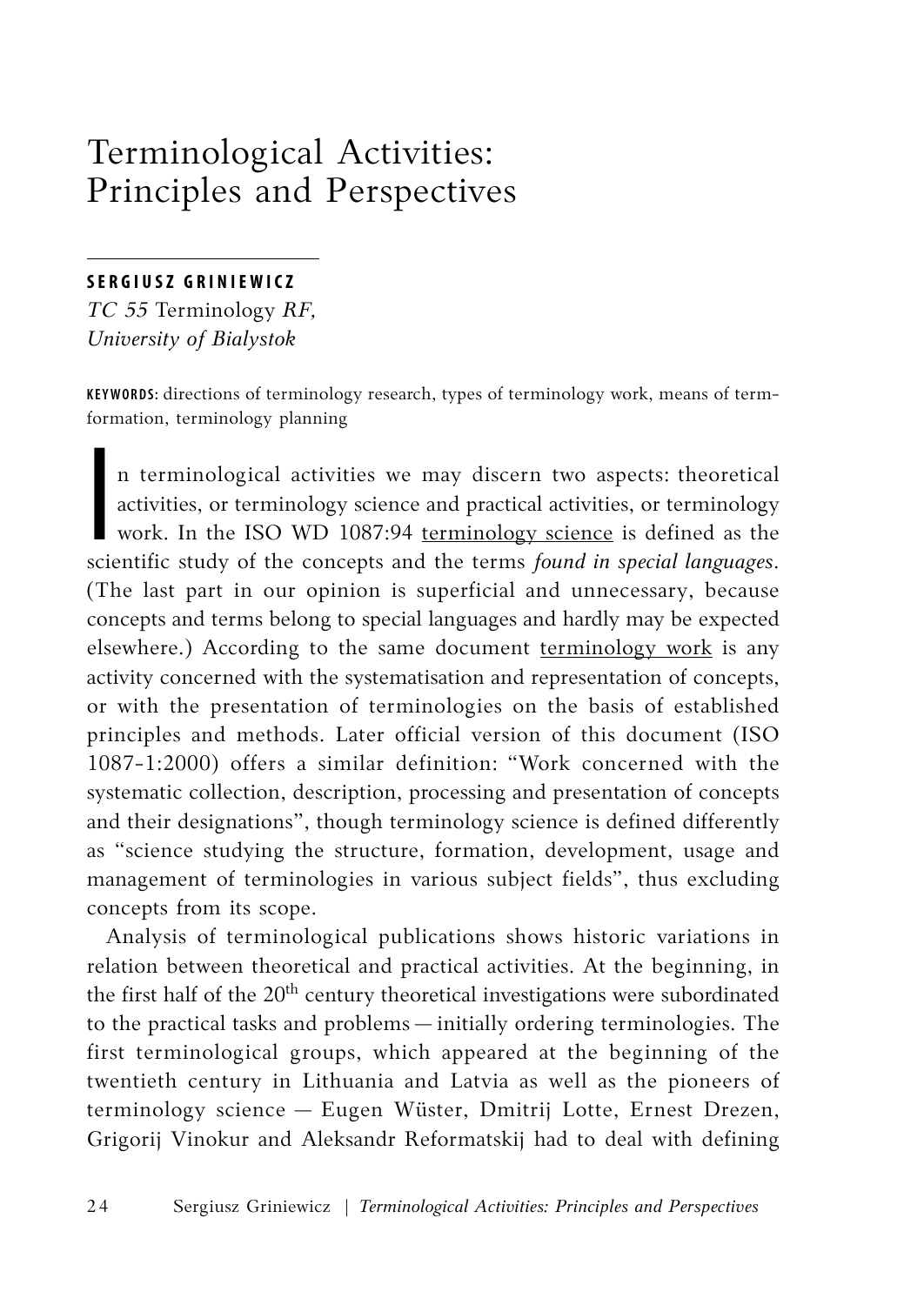the main properties of special lexemes and finding the ways to deal with their drawbacks. According to prof. Heribert Picht, up till the end of the 1950s Wüster was mostly interested in practical aspects of terminology work (Picht 2011: 10–11).

Later, starting in the fifties of the previous century, in linguistics appeared a considerable interest in terminological problems and this resulted in a multitude of purely linguistic investigations and descriptions of various terminologies which were not immediately connected with the practical terminological work and thus lead to divergence in theory and practice. Indirect result of the absence of theoretical support of practical decisions was a large number (more than 500) of terminological standards of poor quality prepared in the 1960s–1970s in the USSR.

However, somewhat later, in the 1960s and the 1970s a number of directions of terminological research of applied nature started to form. This was characterised by regional specific interests, for example Saint Petersburg scientists investigating history of various terminologies (Кутина 1966, 1970; Сорокалетов 1970; Герд 1968, 1971), Gorky linguists concentrating their attention on functioning of terms and terminologies in speech (Головин 1981; Кобрин, Пекарская 1977), Voronezh terminologists specialising in applying statistical methods to terminology research and problems of elaboration and assessment of translating dictionaries (Иванов 1967; Анюшкин 1978), Omsk terminologists attracted by problems of history of terms and also in sociolinguistic aspects of terminology (Ткачева 1987а, б and her disciples), while Moscow scientists inclined towards summing up terminological experience (Akhmanova, Agapova 1974; Akhmanova 1977; Гринев 1993; Даниленко 1971, 1977; Канделаки 1977; Лейчик 1989; Суперанская, Подольская, Васильева 1989, 1993).

In 1980s–1990s as the result of wide scope of terminological research resulting in more than 100 annually defended dissertations (Grinev 1993), a number of terminological disciplines emerged, including comparative terminology science, concerned with translation and harmonisation of terminology (Лейчик 1988; Циткина 1987, 1988); terminography, concerned with optimization of design and elaboration of terminological dictionaries and term banks (Герд 1986; Гринев 1986, 1995; Марчук 1992), historical terminology science, concerned with discovering trends in development of concepts and terminological forms (Ткачева 1987б;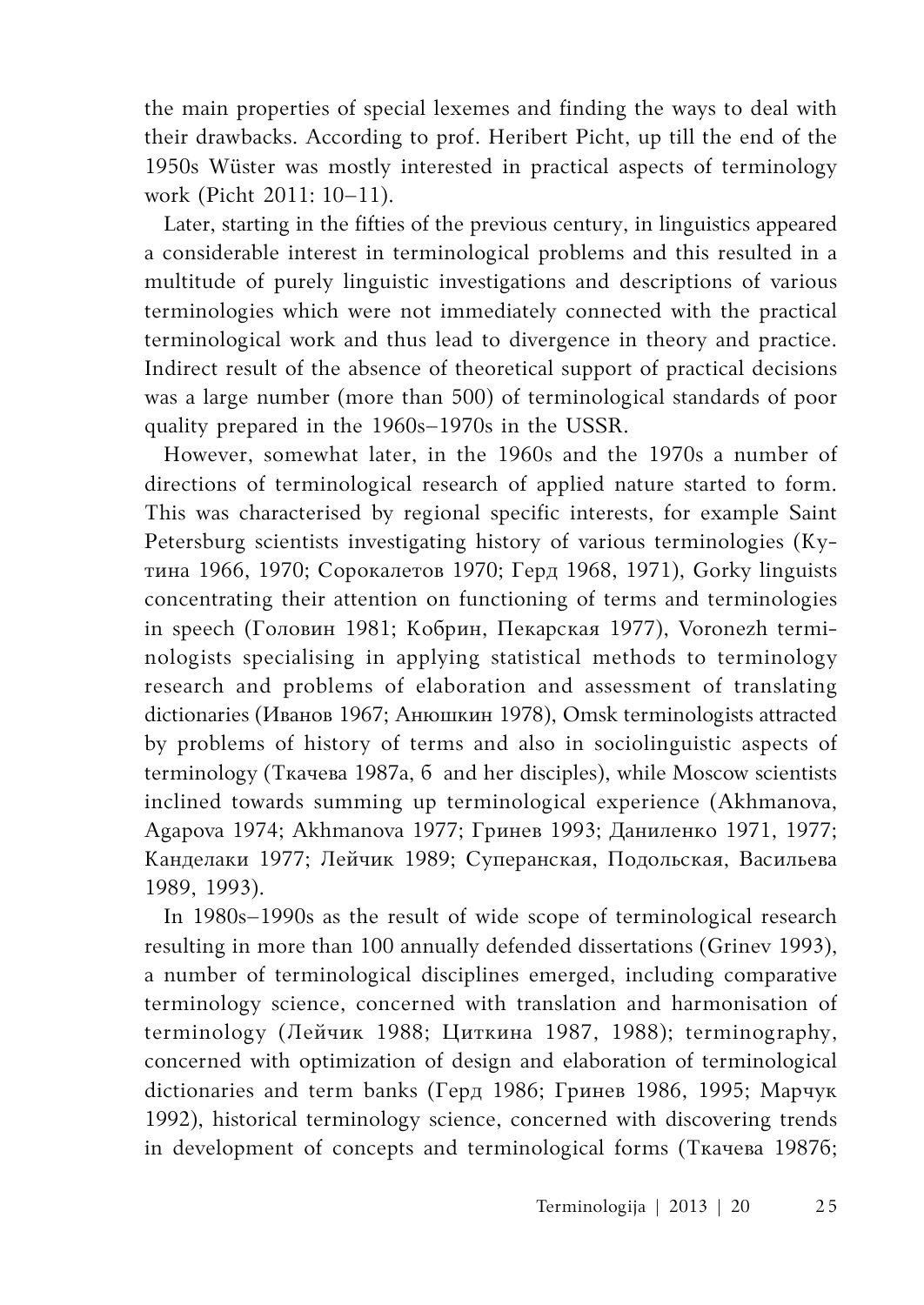Дианова 1995, 2000; Хижняк 1997а, б; Борнхвальд 2000; Фельде (Борнхвальд) 2001) and typological terminological science concerned with establishing general and specific features of terminologies (Казарина 1998; Володина 1997; Авербух 2004; Сложеникина 2005).

In the Russian standards of the 1960s and partially 1970s due to the huge amount of work to be done in a short time, the above mentioned divergence in theory and practice and the absence of trained terminologists and methodical materials (the first instruction on standardising terminology appeared only in 1977) one may find all of the classical mistakes in defining concepts and choosing optimal terminological forms. The absence of preliminary systematisation and coordination resulted in overlapping standards containing the same terms with different definitions with the concurrent absence of standards for a number of subject fields. At the same time in the 1970s–1980s there was accumulated a considerable experience of coordination in preparing information retrieval thesauri that may be used in organising systemic ordering of special vocabulary. With an established interest of linguists in terminological problems, standard guides and instructions on organising terminological work throughout the country were worked out, for:

- organising leading branch organisations responsible for standardising terminology;
- organising and managing branch bases of standardised terminology;
- co-ordinating of standardising terminology with developing linguistic means of information retrieval systems;
- co-ordination of separate terminologies within the general system of terms;
- standardising terminology;
- standardising abbreviations of words and word-combinations for the Russian language;
- harmonising terminology, etc.

A number of directions of **terminology work** had taken shape in Russia at the end of 1980s. One of them is *terminological inventory —* collection and preliminary description of special lexemes of the chosen subject field which may take form of an independent work resulting in descriptive terminological dictionary, though usually it serves as a preliminary condition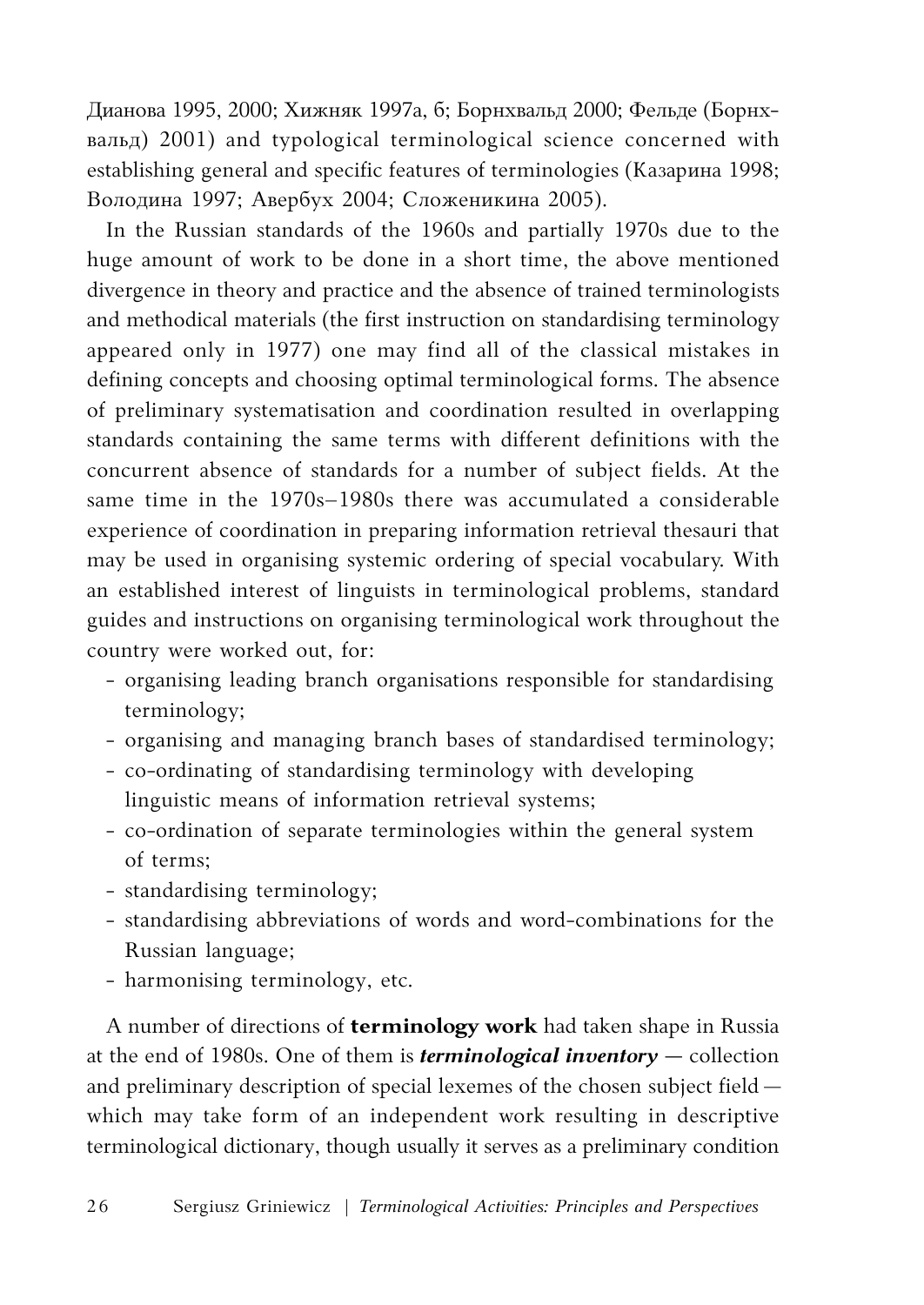and stage of **terminology ordering** — the central and most important terminological work aimed at transforming **terminologies —** naturally formed collections of terms of particular subject fields into **term systems** ordered sets of terms with the established relations between them reflecting the respective relations between concepts. Experience showed the complex nature of terminology ordering which consists of a number of stages, described by prof. Picht (Picht 2009: 15–16) and in the ISO 704 *Terminology work: Principles and methods*.

Other directions of terminological work included:

- **co-ordination** of national terminological activities (a complex of actions towards establishing system of institutions and projects committed to regulating and advancement of national terminologies);
- **co**-**ordination** of separate terminologies within the general system of terms;
- **design** and **construction of term-systems** for new fields of knowledge; here, besides creating a new term-system based on certain patterns, a set of rules for forming new terms is elaborated and suggested;

**terminographic work** — compiling various terminological dictionaries and data bases;

**terminological editing; terminological expertise; terminological translation; terminological documentation and information services; normalised terminology implementing; terminological training of specialists; terminological training of non-specialists; terminological management; terminology planning.**

Directions of terminological research were shaped by the problems which had to be solved in terminological work. As the result of such research some theoretical principles concerning various stages and types of terminological work were formulated. These principles do not belong exclusively to the Russian scientific school, because they were worked out collectively with participation of terminologists from practically every former Soviet Republic.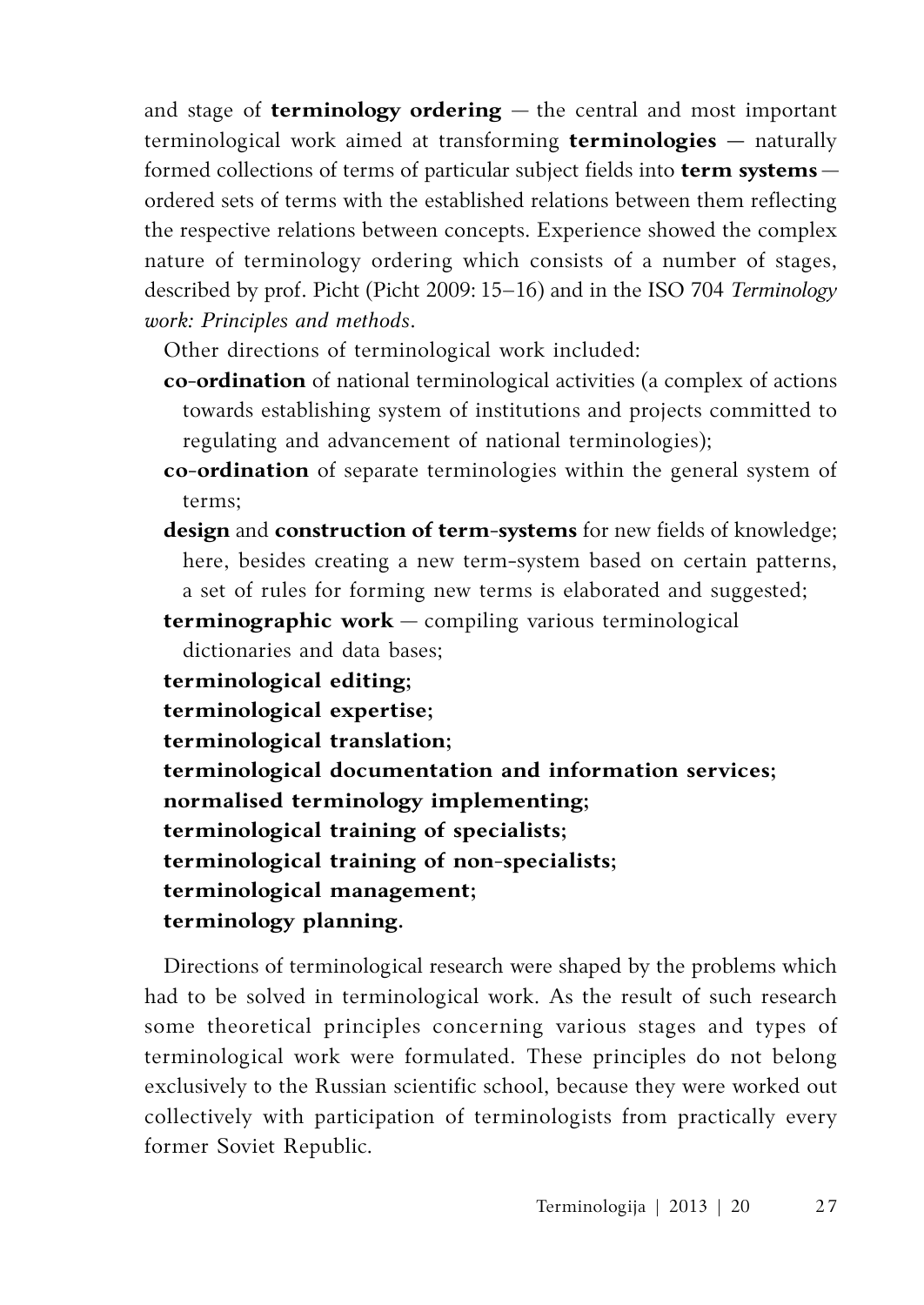It is assumed that terminology science deals with the principles of:

- elaborating general methods of study of terminologies;
- investigating the main types of concepts, their definitions and relations between them;
- identifying and describing the main types of special lexical units, analysis of their peculiarities;
- semantic (semasiological) analysis of terminologies;
- structural (onomasiological) analysis of terminologies and main means of forming new terms in various languages and various fields of knowledge;
- analyzing peculiarities of formation and development of terminologies in various languages and various fields of knowledge;
- establishing the optimal principles of designing, elaborating and perfecting various types of dictionaries;
- **-** comparative analysis of various modes of implementing normalised terminology;
- elaborating effective means of terminological editing and terminological expertise;
- elaborating effective means of terminological translation;
- establishing effective methods of terminology training;
- lately, thanks to prof. Picht's constant reminders, investigating other than verbal, semiotic denotations of concepts;
- investigating the role of terminologies in cognition and acquiring knowledge, as well as in special education and communication;
- elaborating main principles of organisation of national terminological activities and terminology planning.

There were many Russian publications concerned with the **methods of study of terminologies**. Some of the general methods were already shortly described in Grinev-Griniewicz (2011).

In **investigating the main types of concepts** it seems necessary to pay attention to differentiating *natural* or *flexible concepts* which are concepts, having a finite number of essential features which form the nucleus of the concept and a flexible periphery, where there is no settled and universally accepted opinion and *matrix concepts* — precisely defined and universally approved — the former not mentioned in the existing guides on ordering terminology. Investigating the main types of concepts and relations between them is traditionally considered the domain of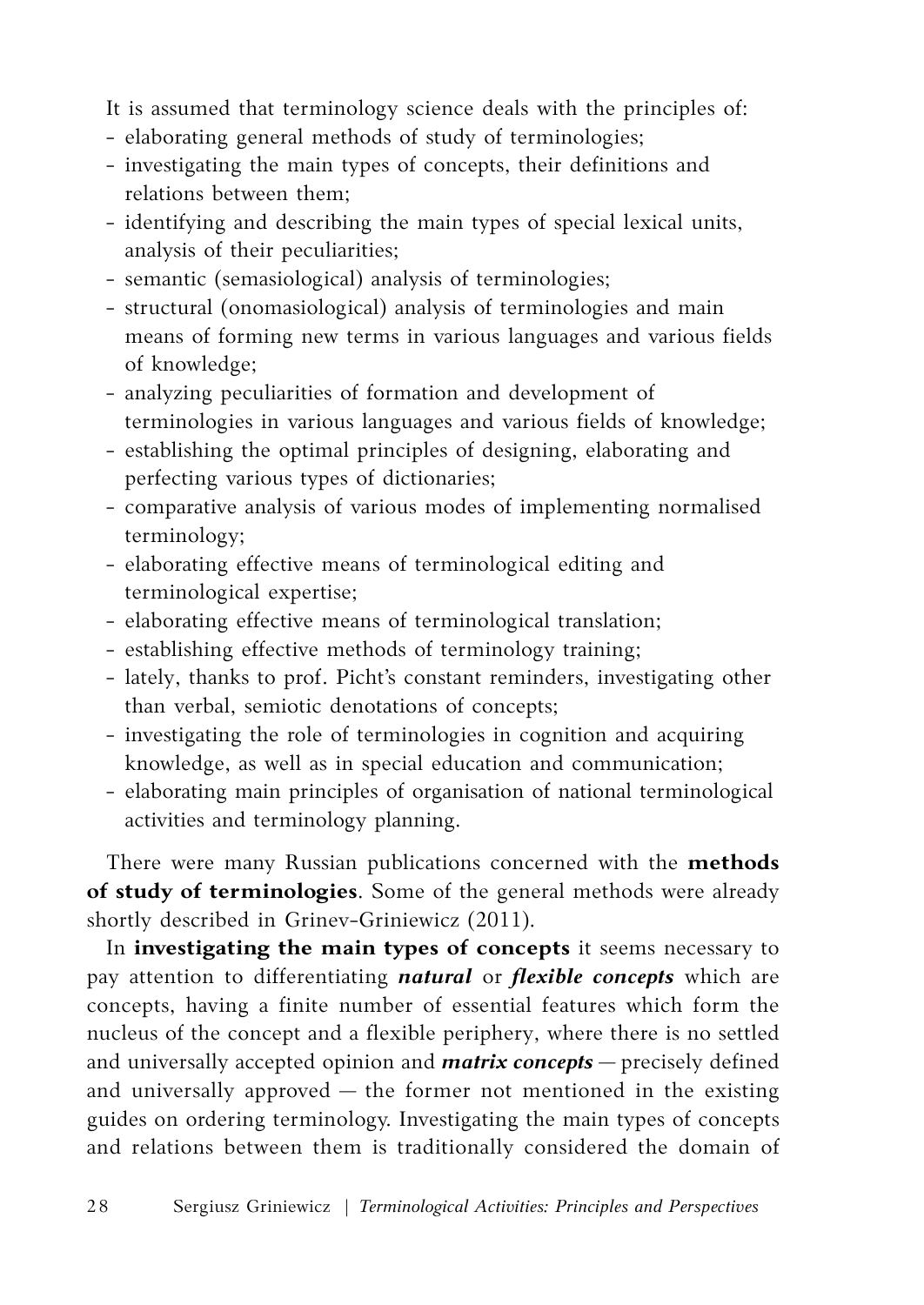logicians. However, when it comes to definitions terminologists succeeded in adding some requirements of linguistic character, such as uniformity of syntax and lexical features in definitions of similar concepts, brevity of definition with exclusion of redundant information and idle expressions, avoiding unnecessary definitions when the specific features are represented in the form of term (Гринев 1993: 89–90; Гринев-Гриневич 2008: 85–87).

**Identifying and describing the main types of special lexemes** started with the problem of establishing specific features of a term in contrast to a common word. At the end of the 1970s the dispute concerning the difference between a term and an ordinary word finally was settled on the basis that term denotes a *concept* — a unit of knowledge created by a unique combination of characteristics, and the ordinary word denotes a *notion* which is a sensory-direct, generalised image of objects and phenomena of reality that is preserved and reproduced in memory without the direct influence of those objects and phenomena on the sensory organs. On the scale of consciousness notions are a step lower than concepts and belong to the level of memory. Discovering at the same time that special vocabulary is not limited to terms only, caused some consternation and the need to identify and describe the main types of special lexical units. Already in the 1980s such main types as terminoids, pre-terms, quasiterms, proto-terms, professionalisms and nomens were generally described (Grinev 1996; Гринев 1993: 41–52; Шелов 1985), though not investigated as thoroughly as terms, the number of various revealed features of terms reaching more than two hundred  $-265$  (Гринев 1998: 61-76). It seems expedient to study all of the special lexemes further with the special attention towards nomens — names of unique concepts, and that for two reasons. Firstly, they lately prevail in special lexicons, making up, perhaps 99% of the overall number of special lexemes; and secondly, a large part of them may be easily regulated and formed according to certain rules.

Ordering terms has two aspects — **unification** aimed at eliminating discrepancies between lexical meaning of a term and terminological meaning (the content of respective concept) and **optimisation**, concerned with the choice of the optimal forms and means of forming terms. The corresponding directions of research became traditional in terminological studies and nowadays took the shape of respective terminological subdisciplines — semasiological terminology science and onomasiological terminology science.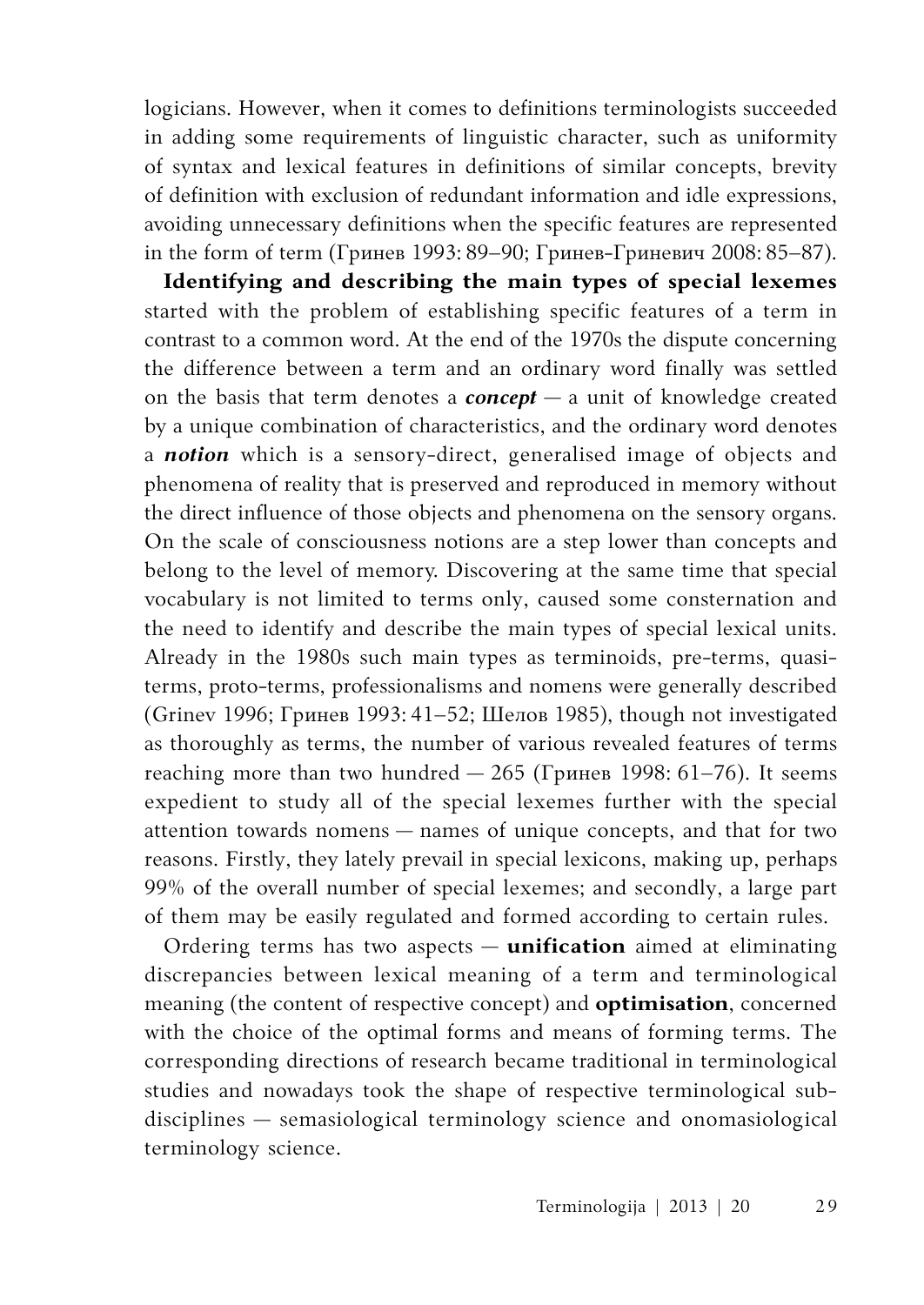Ordering terms should presuppose a multi-aspect analysis of terminology, which is carried out with the aim of establishing not only the existing drawbacks but also tendencies of its development. Such investigation should consist first of semantic analysis, with the aim to find out various deviations from the one-to-one correspondence between the lexical and terminological meanings of terms. There also should be carried out formalstructural and etymological analyses - to establish the most effective means and patterns of producing terms in the chosen subject field, as well as the existing unsuitable forms and means of their improvement or substitution; then <u>functional analysis</u> to find peculiarities of usage of terms (Гак, Лейчик 1981) and finally diachronic analysis to discover tendencies of development of the chosen terminology (Алексеева 1994; Алесенко 2000; Клепальченко 1999; Миронова 2002; Филиппова 1996; Герд 1971; Кутина 1964, 1966), and parametric approach (Grinev 1992; Grinev-Griniewicz 2011: 30). Such approach may ensure right decisions in forming a term system.

In *semantic analysis of terminologies* there is still much to be done. In synonymy it seems expedient to establish a generally accepted classification of synonyms and also to define more precisely ratio of various types of full synonyms which may be used as lexical resources for creating names of species in the process of cognition. Apart from synonymy and polysemy there were found other types of discrepancy of lexical and terminological meanings. Sometimes meaning of the lexical form may contain superfluous characteristics — in tautological terms, such as *living flats*, *living houses*, *traumatic injury*, *plans for the future*, or, on the contrary, it may lack the essential characteristics of the concept. These are cases of using a lexical form with a broad meaning for a narrow concept — the British standard BS 4118:1967 *Glossary of Sanitation Terms* suggests the term *capacity* for naming a very specialised concept "storage cistern capacity", term *angle* in the meaning "a fitting used on a rainwater gutter to change the direction of the gutter" and term *chair* in the meaning "a metal frame for building into a thin partition wall and the floor so as to provide means of supporting a wash basin, W.C. pan or other sanitary appliance clear of the floor". In the British Standard BS 2780:1972 *Glossary of leather terms* the broad term *bend* is presented in the narrow meaning — "half of a cattle hide butt, obtained by dividing it along the line of the backbone", etc. It also becomes necessary to investigate a new phenomenon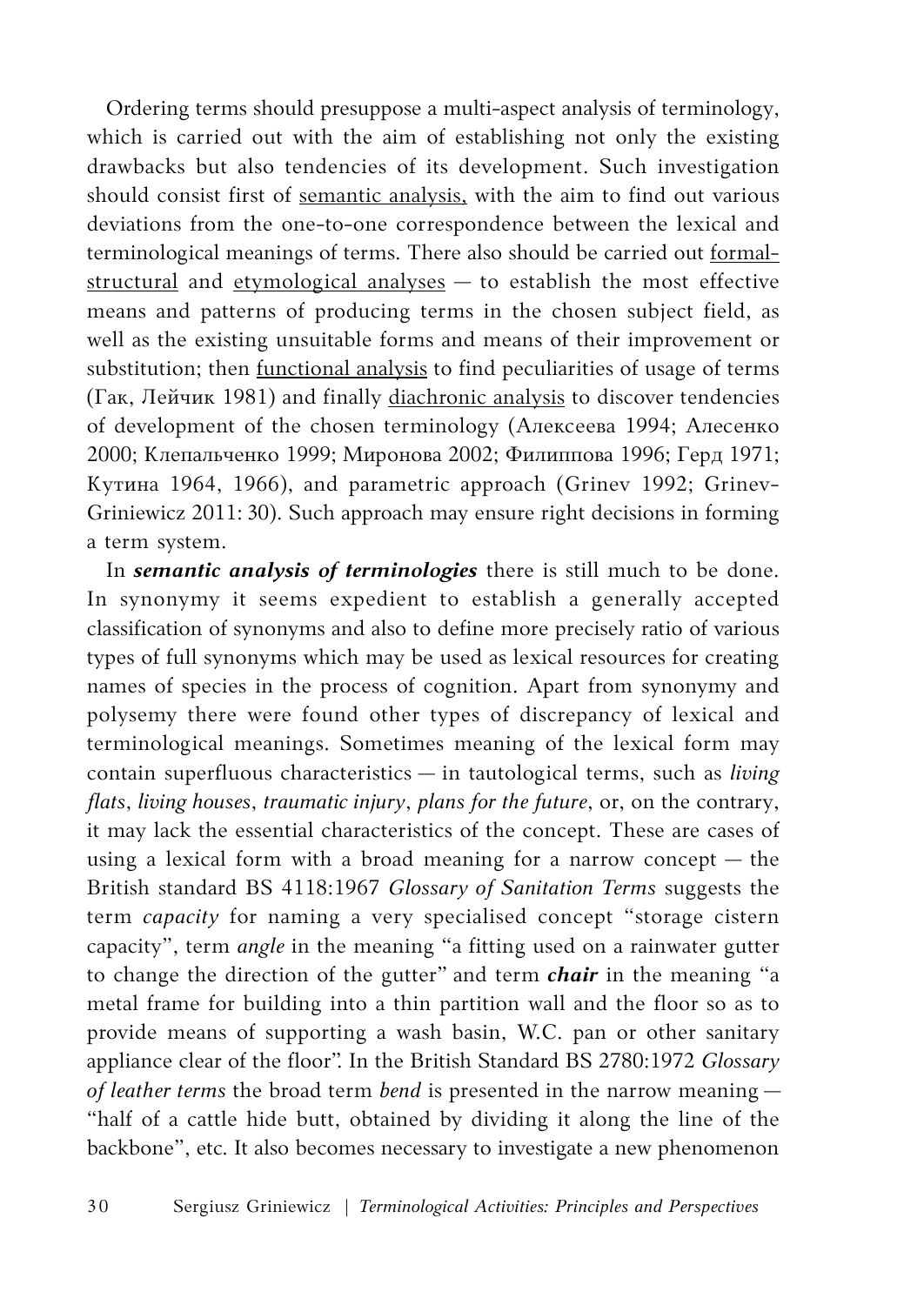which is paronymy playing the role of limit in using term variation in creating new related terms (for example terms *onomasiology* and *onomastics*  are often confused by the philology students).

Analysis of the **main means of forming new terms** is necessary for choosing the most effective ones. Their classification is presented in Grinev-Griniewicz 2011: 36; here we may state their main merits and faults.

**Semantic term-formation.** One of the oldest, traditional ways of forming new terms is metaphoric transfer of the meaning of a common word (later of a term) on the basis of comparison. It is based on two main types of similarity — exterior similarity of shape, e.g. *neck* and *body* (of a column), *teeth* (of a saw), *hood* (of ventilator) or position, e.g. *foot* (of a page, of a mountain), *head* (of a bolt); and similarity of function, e.g. *horn (alarm signalling device*); *leader* (directing gutter of roof drain).

Terms may be also formed by metonymy  $-$  a transfer of the meaning on the basis of contiguity. There are various types of metonymy:

- the material of an object may become the name of the object, e.g. *a glass*, *boards*, *iron* etc.;
- name of the place may become the name of an object found or produced there, e.g. *canary* (bird), *turkey*, *china* (porcelain), *cashmere*  (woollen fabric);
- names of inventors often become terms denoting things they invented, e.g. *watt*, *ohm*, *roentgen*, etc.;
- name of a process often acquires a secondary meaning of: a) result of the process: *classification* (process) – *classification* (result), *definition* (process) – *definition* (result), *borrowing* (process) – *borrowing* (result); b) means of carrying out an action: *catch* (action) – *catch* (window or door device); *spray* (action) – *spray* (device); c) place of action or respective construction: *market* (trade) – *market* (construction). Some names of operations, such as *cladding*, *coating*, *flooring*, *insulation* and *wadding* are also used to name both source material and result.

Chronologically next is specializing the meaning of an everyday word or a broader term, e.g. *case* with a general meaning "circumstances in which a person or a thing is" is specialised becoming a term in law (a law suit), in grammar (a form in the paradigm of a noun), or in medicine (an illness). *Elevation* in linguistics becomes *elevation* (of meaning); in building we have *lime* (cement) formed from a word meaning "any gluing substance".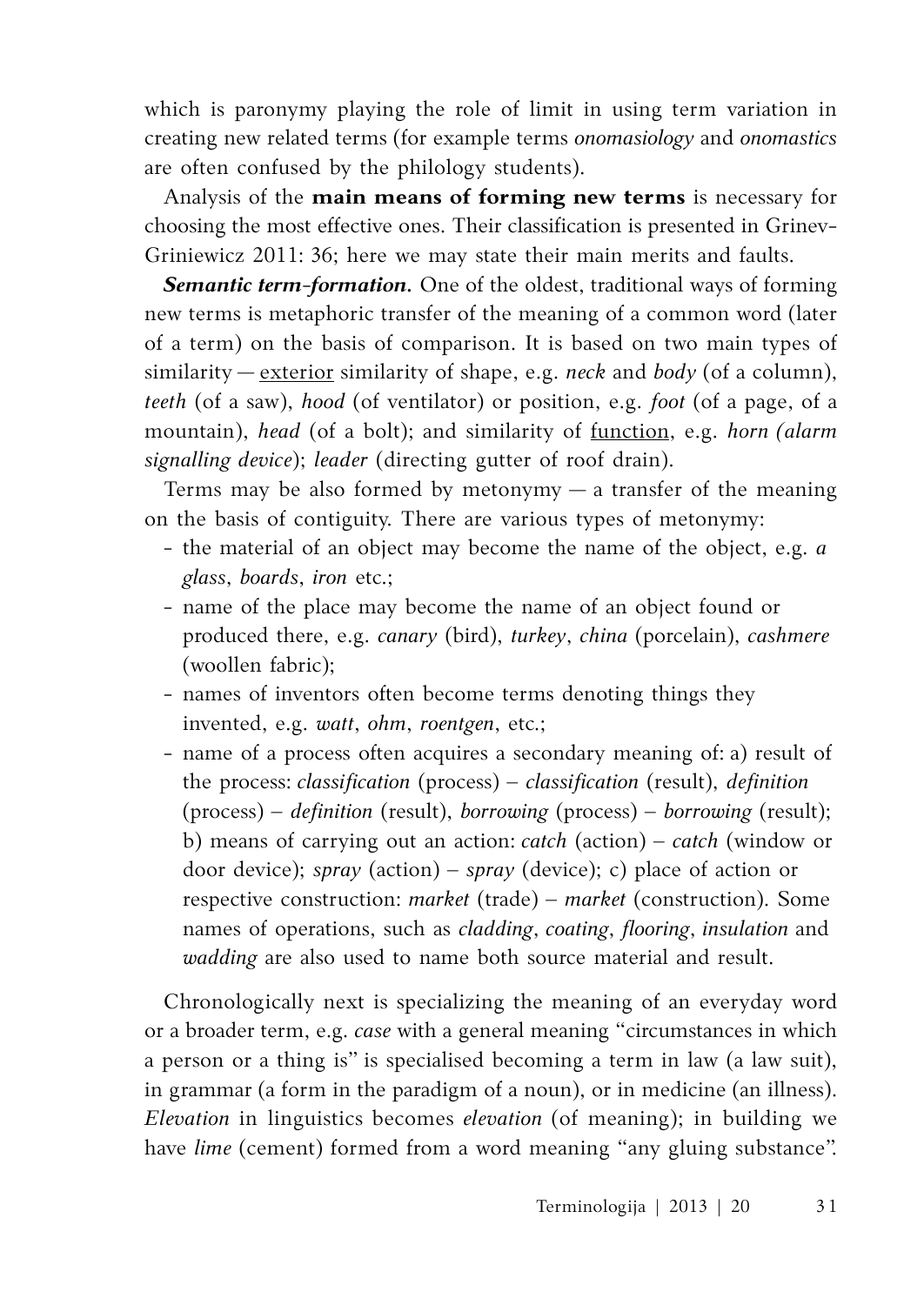Chronologically later appears borrowing from other terminologies: in building terms *anchor*, *awning* came from naval terminology, *antennas* from biology, *landscape* — from painting terminology, *trench* — from military terminology, etc.

Semantic term-formation is responsible for approximately 3% of the special vocabulary, though in the young terminologies the amount of such terms is greater, but they usually form the nucleus of terminology and are used as base for derivation, composition and word-combination (Гринев 1993: 134). They are short, motivated and are frequently used, often are hyperonyms, many of them are names of terminologies. At the same time usage of semantic term-formation leads to polysemy and homonymy. When such homonymic forms are used in different subject fields it does not cause any problems (terminological form *morphology* is used quite conveniently in biology, geology and linguistics), but when as the result of semantic transfer two forms are used in the same science, as, for example *doublet* (etymological) and *doublet* (absolute synonym) in lexicology, or as names of processes, their means and results, it becomes very inconvenient.

*Morphologic term-formation* accounts for about 5% of the whole special vocabulary (Гринев 1993: 134). The most productive means of morphologic term-formation is suffixation. Analysis of the usage of suffixes in coining new terms reveals some interesting phenomena. Firstly, there is a tendency to express categories by certain suffixes:

- processes by the suffixes -*ing*/1/ and -*ation*/1/ *extracting*, *polishing*, *excavation*, *discolouration*;
- agents by the suffixes -*er*/1/, -*or*/1/, -*an welder*, *expeditor*, *electrician*;
- equipment by the suffixes -*er*/2/ (-*or*/2/) *scraper*, *loader*, *ventilator*;
- results by the suffixes -*ing*/2/, -*ation*/2/ *flooring*, *insulation*;

Here we also find specialised suffixes of minerals: -*ite* – *biotite*, *diatomite*, *chromite*; and chemical substances: -*ate*, *-ine*, *-ide*, *-oid*, *-um* – *chlorate*, *chlorine*, *chloride*, *celluloid*, *calcium*.

Secondly, we may notice both synonymy and polysemy of suffixes: suffix -*er/or* may be used to form terms with the following meanings: agent, doer of the action expressed by the stem (*speaker*), profession (*teacher*), a tool (*transmitter*), a chemical agent (*retarder*, *hardener*, *plasticizer*), lately a computer program (*driver*, *supervisor*).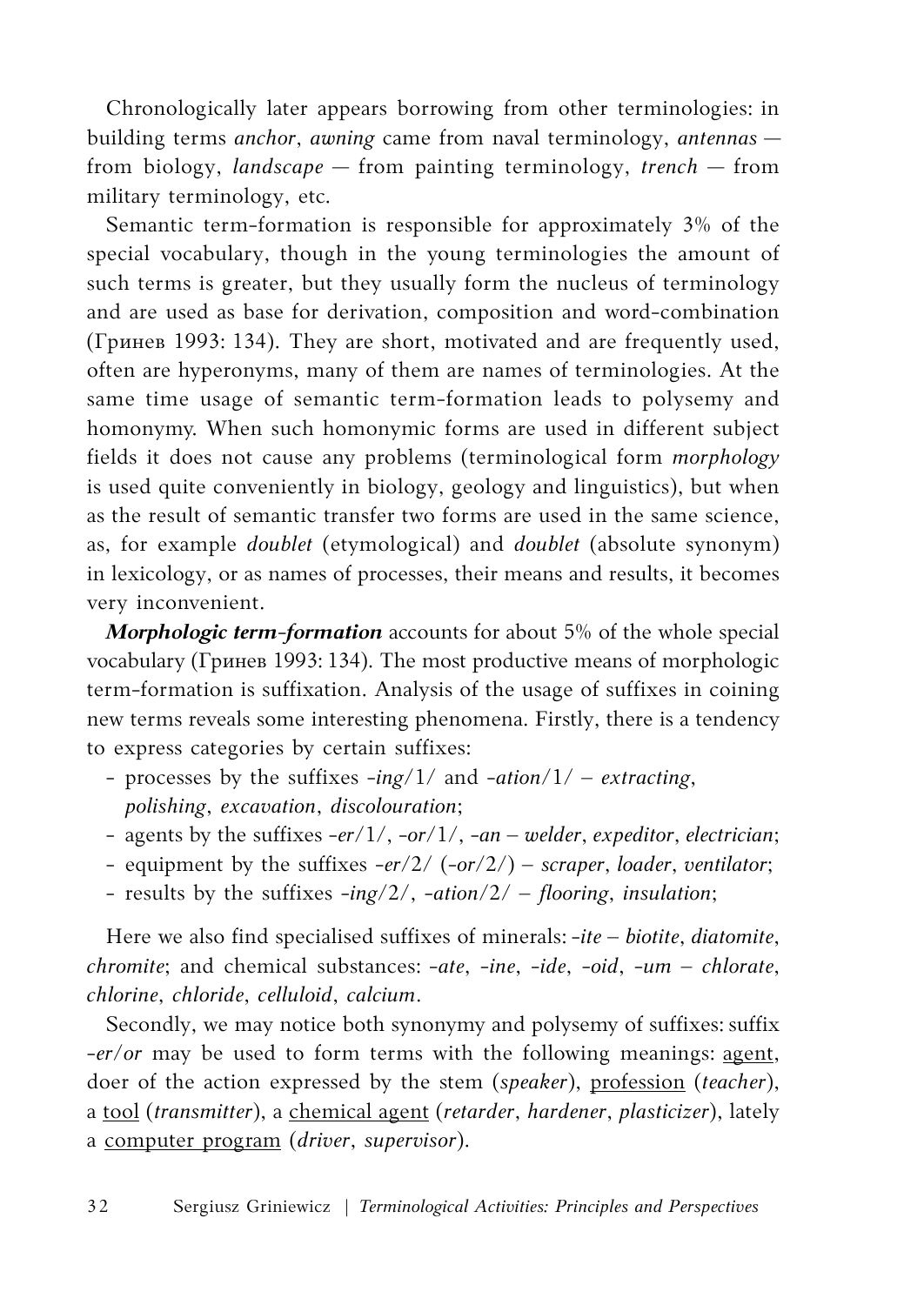Prefixation is forming terms by means of adding a prefix to the stem. Prefixes are often used to specialise the meaning of term and form names of its varieties: *affixes* are divided into *prefixes*, *postfixes*, *suffixes*, *infixes*, *interfixes*, *circumfixes*, *transfixes*. Prefixes may be divided into a) prefixes of negative meaning, such as: *in*- (*indigestion*), *non*- (*nonformals*), *un*- (*unrest*), etc.; b) prefixes denoting repetition or reversal actions, such as: *de*- (*defragmentation*, *desynonymisation*), *re*- (*revegetation*), *dis*- (*disconnection*), c) prefixes denoting time, space, degree relations, such as: *inter*- (*interplanetary*), *hyper*- (*hypertension*), *ex*- (*ex*-*student*), *pre*- (*prestressing*, *pre-terms*), *over*- (*overextension*), etc.

Morphological means allow for short, structurally motivated and systematic terms, though polysemy of suffixes causes the same problems as with semantic means.

*Syntax term-formation* (combining words) is the most productive means of replenishment of terminology — 60–95% of new terms appear in this way (Гринев 1993: 141). In this way of term-formation free word combinations are transformed into equivalents of words. For the emerging new concepts, especially species of the existing concept it is often easy to name them so that their names would point to the general idea. When new types of *saws* appeared, such as *continuous saws*, which were further specialized into *disc continuous saws* and *chain continuous saws*, the names of the species were easily formed by combining words.

The simplest type of terminological word-combinations is bi-lexemic form that accounts for two thirds of the whole number of polylexemic (multi-word) terms. In the English construction terminology three-word terms make up 30% and four-word terms make up 5,5% of the general number of multi-word terms (Гринев 1993: 146, 149).

This means of naming concepts produces explicit, structurally motivated and highly systemic terms, but results in lengthening term forms which become cumbersome. With appearance of longer forms they become inconvenient in use and tend to be substituted by shortened variants.

*Morpho-syntax term formation* includes three types of shortening word-combinations usually to monolexemic (one-word) terms. They are:

a) *ellipsis* (syntactical shortening) when a word-combination loses its semantically weak noun, e.g. *a grown-up person* is shortened to *a grownup*, *cathedral church* to *cathedral*, *porter's ale* to *porter*, *smoking jacket* to *smoking*, or a semantically weak attribute, e.g. *window mullion – mullion*, *nuclear reactor – reactor*;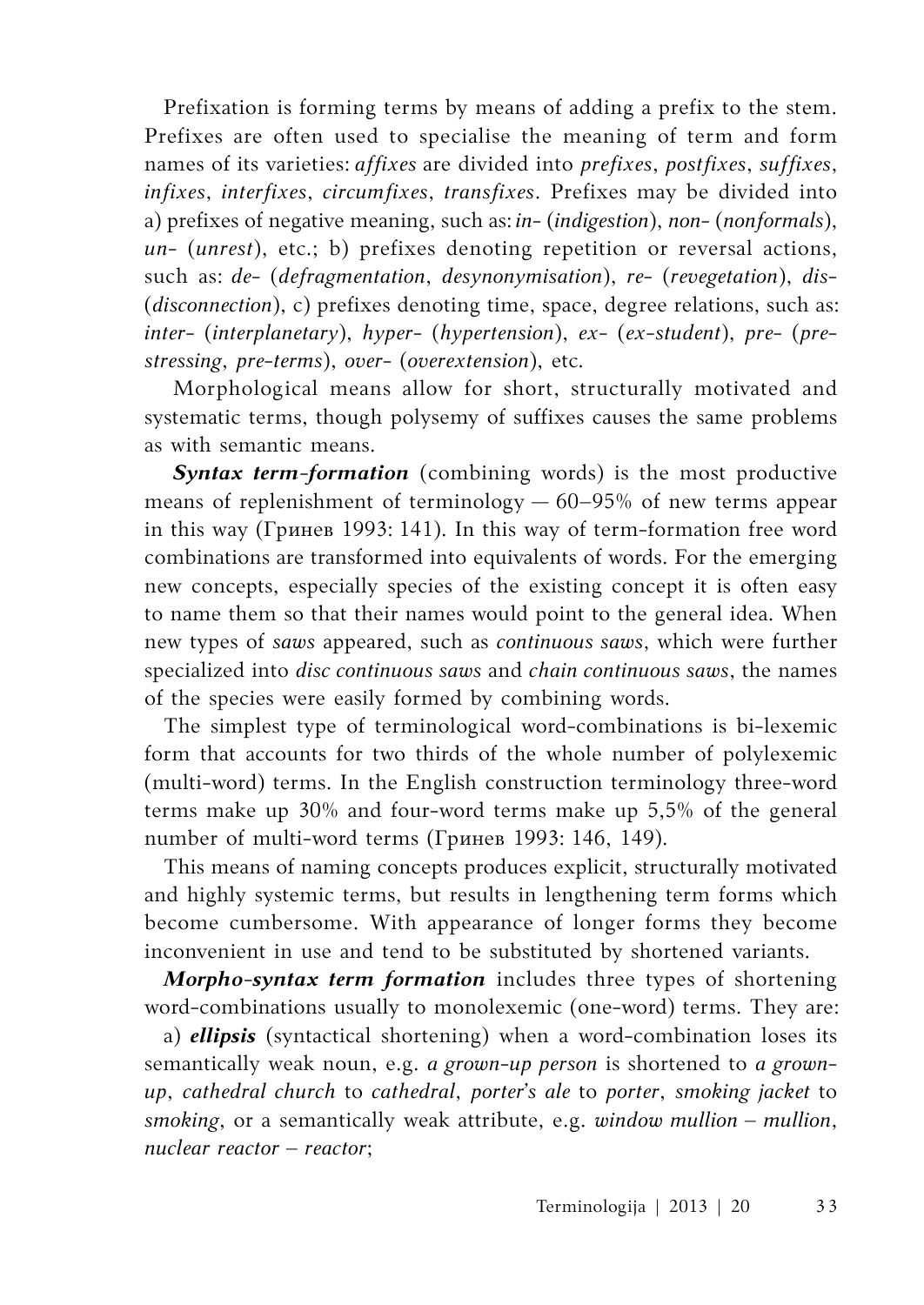b) *composition* is the way of shortening word-combination by joining two or more stems to form one word: *class room* > *classroom*, *pad lock > padlock*, *aircraft-carrier*, *bed-sitting-room*;

c) *abbreviation* – shortening of word-combinations by omitting parts of words, e.g. *permanent frost > permafrost*, *helicopter port > heliport*, *ampere meter > ammeter*, *motor hotel > motel*, including initial abbreviation – *dampproof course > dpc*, *water closet > wc*, or acronymy – *light amplification by stimulated emission radiation > laser*, *dual income no kids yet > dinky, selfcontained underwater breathing apparatus > scuba.* 

The earliest of them in terminology is ellipsis. If the noun is omitted it is accompanied by substantivation of an attribute (adjective becoming a noun), e.g. *explosive* (substance), *expletive* (word), *dovetail* (joint), *oil* (paint), *detergent* (agent), *laundry* (room). In cases of perfect substantivation the attribute takes the paradigm of a countable noun, e.g. *a criminal*, *criminals*, *a criminal's* (mistake). There are also two types of partly substantivized adjectives:

- those which have only the plural form and have the meaning of collective nouns, such as: *sweets*, *news*, *empties*, *finals*, *greens*, *asphalts*;
- those which have only the singular form and are used with the definite article. They also have the meaning of collective nouns and denote a class, a nationality, a group of people, e.g. *the rich*, *the English*, *the dead*.

Among terms formed in this way we find many words formed from names of places: *Carrara marble – carrara*, *Attic storey – attic*, *Panama hat – panama*.

The chronologically next type is composition. The structural unity of a compound word depends upon:

- a) unity of stress;
- b) solid or hyphenated spelling;
- c) semantic unity;
- d) unity of morphological and syntactical functioning.

Diachronic analysis of compounds shows that the process of transformation of word-combination into a word is reflected in replacement of separate writing by the hyphened and then solid spelling:

1480 – quick sand, 1610 – quick-sand, 1700 – quicksand; 1511 – hot house, 1544 – hot-house, 1625 – hothouse;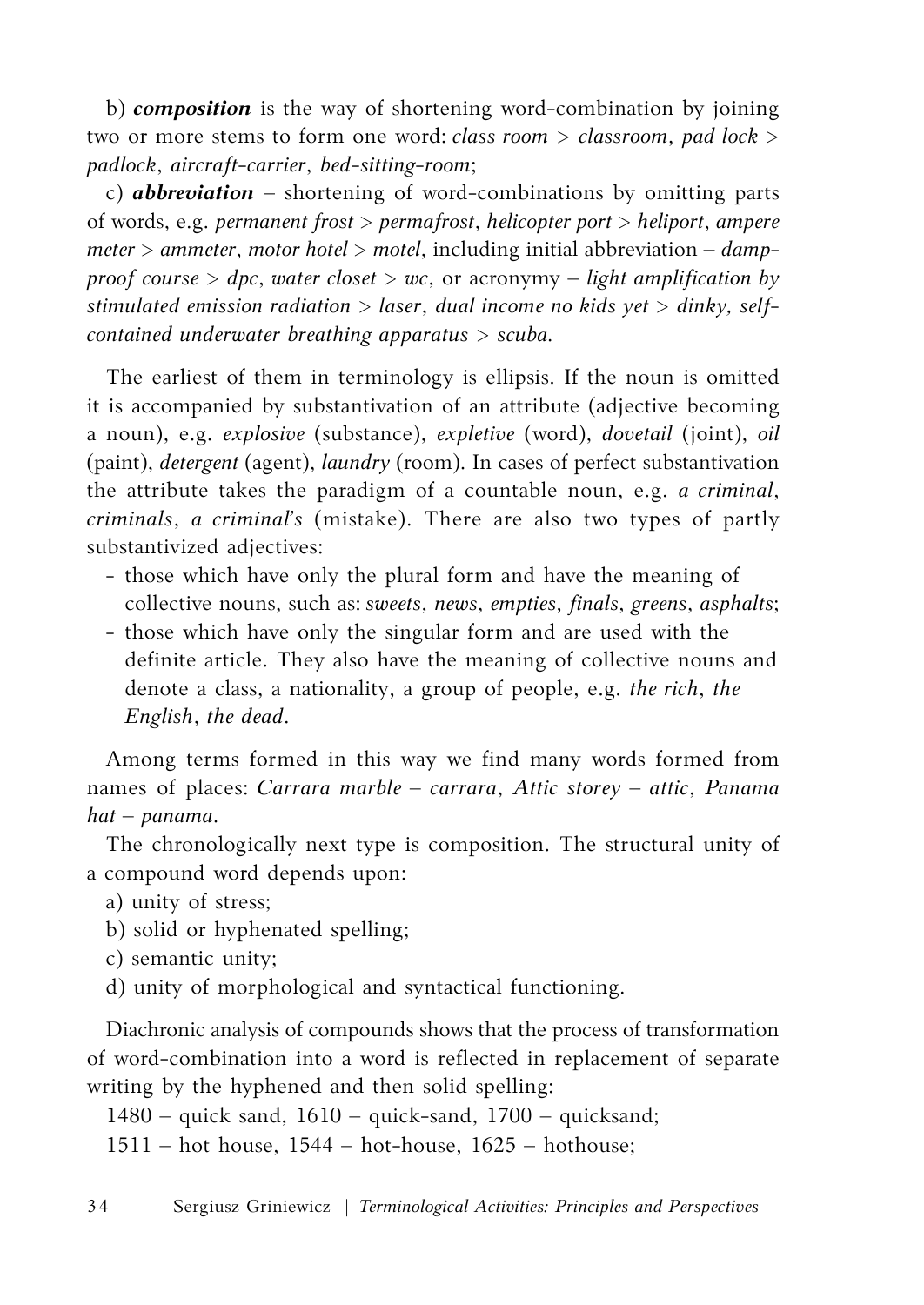1536 – ware house, 1609 – ware-house, 1660 – warehouse; 1569 – pad lock, 1703 – pad-lock, 1874 – padlock; 1583 – earth quake, 1635 – earth-quake, 1719 – earthquake.

Nowadays spelling of English compounds is not very reliable either because they can have different spelling even in the same text, e.g. *warship*  can be spelt solidly or with a hyphen, *blood-vessel* can be spelt with a hyphen but also with a break, *insofar*, *underfoot* can be spelt solidly or with a break. In addition there has appeared in Modern English a special type of compound words which is called **block compounds**, they have one uniting stress but are spelt with a break, e.g. *air piracy*, *cargo module*, *coin change*, *penguin suit*, etc.

In abbreviation the tendency towards shortening of the term form could be noticed in compound-shortened words, e.g. *boatel*, *tourmobile*, *V-day, motocross*, *intervision*, *Eurodollar*. It begins with slight shortening of one of the components — *praseodymium* from *praseо* + (di)*dymium*, *ammeter* from *am*(pere) + *meter* and finally takes form in initial abbreviation word combination being shortened to initial letters: *potential difference* – PT, *pulverised fly ash* – PFA. There are three types of initialisms in English:

a) initialisms with alphabetical reading, such as *UK*, *TV*, etc.;

b) acronyms which are read as if they are words, e.g. *UNESCO*, *UNO*, *NATO*, scuba, dinky, etc.;

c) acronyms which coincide with English words in their sound form; e.g. *CLASS* (*Computer-based Laboratory for Automated School System*).

*Patterns* are continuations of means of term-formation. Particular means, such as, for example, suffixation, are further subdivided into subsequent patterns, such as patterns of doer: -*er*/1/, -*an*, -*ist*, etc. Terminological nomination pattern may be defined as intersection of two types of patterns — structural and semantic. By structural pattern we understand discerning in the formal structure of a term at least two constituents called term-elements, represented by morphemes or words, i.e. loader – loading <u>device</u>. Semantic models are determined by the relation of semantic components of a term. One of the most important tasks of terminologist is to find particular structural patterns, optimal for expressing categories and logical relations between them.

For example in the majority of technological fields of knowledge we may single out six major categories — all of technological **operations**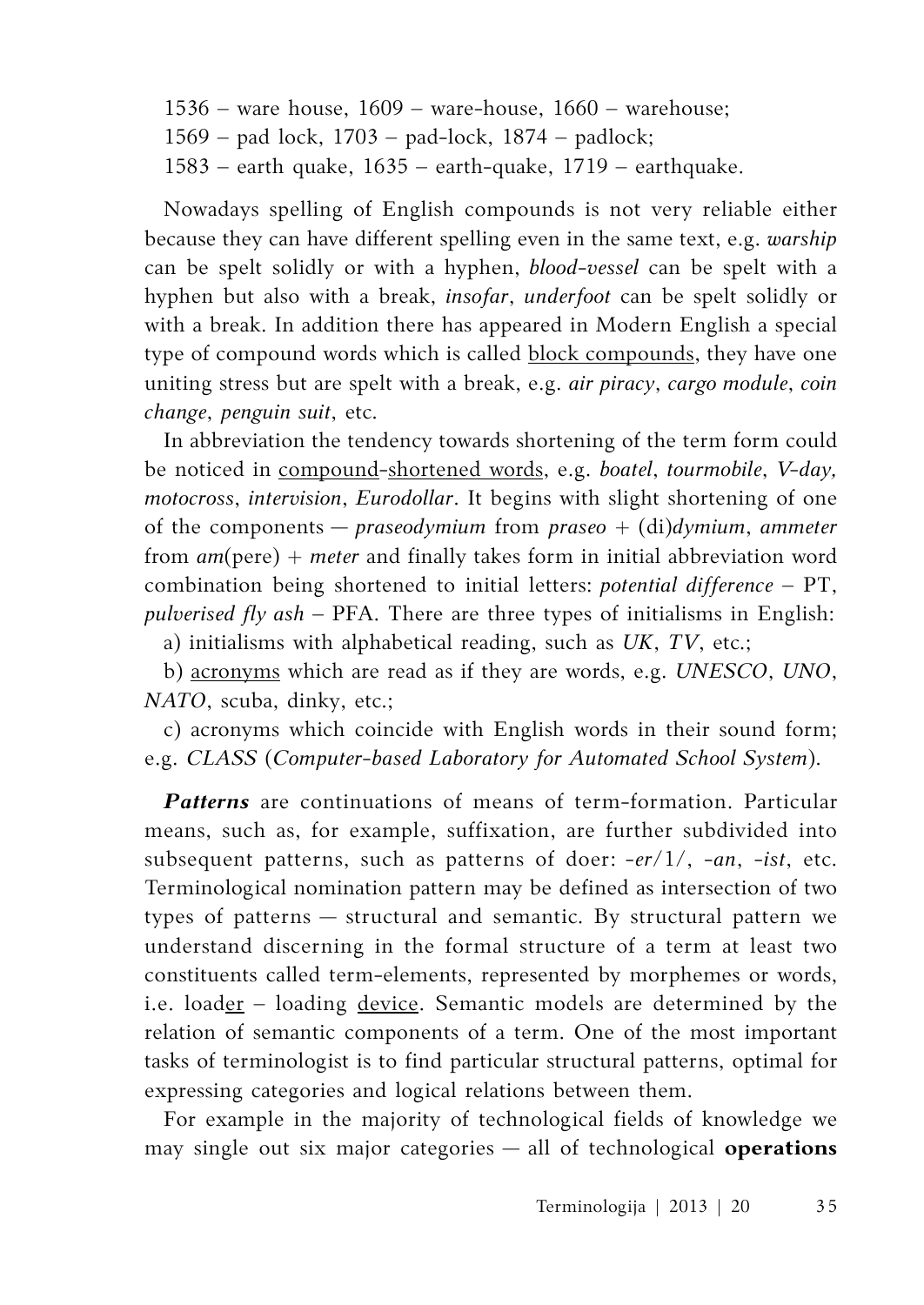aim at producing from the source **material** certain **products** with the help of **equipment** used by **operator**, belonging to a certain profession. All of the mentioned categories possess certain **qualities**. In many cases relations between these categories are represented in certain semantic patterns that, coupled with definite structural patterns (affixal, compositional, syntax — in the case of word-combinations) form the following main types of terminological patterns.

## Names of operations

relation examples

| material – operation: plastering, bricklaying, concrete placing |
|-----------------------------------------------------------------|
| operation - operation: boring tunnelling, blasting tunnelling   |
| $equipment - operation:$ boring, pumping, transport operations  |
|                                                                 |
| product – operation: roadwork, floorlaying, roofing             |
| quality – operation: hot welding, electrical treatment          |
|                                                                 |

## Names of material

|                                           | material - material: slag concrete, asbestos cement       |
|-------------------------------------------|-----------------------------------------------------------|
| operation - material: reinforced concrete |                                                           |
|                                           | equipment – material: <i>instrumental steel, jetcrete</i> |
| operator - material: painter oil          |                                                           |
| product - material: wall brick            |                                                           |
|                                           | quality - material: heavy concrete, raw material          |

## Names of equipment

| material – equipment: <i>concrete equipment</i>             |                                                                   |
|-------------------------------------------------------------|-------------------------------------------------------------------|
|                                                             | operation - equipment: boring equipment, finishing tools          |
| equipment – equipment: <i>filter-press</i>                  |                                                                   |
|                                                             | operator – equipment: <i>painter brush</i> , <i>bosun's chair</i> |
| product – equipment: <i>trencher</i> , <i>trench digger</i> |                                                                   |
| quality - equipment: hydropump                              |                                                                   |

## Names of operator

|                                        | material - operator: bricklayer, woodworker, charcoal burner           |
|----------------------------------------|------------------------------------------------------------------------|
| operation – operator: baker, shotfirer |                                                                        |
|                                        | equipment – operator: <i>crane-operator</i> , <i>elevator operator</i> |
| operator – operator: builder broker    |                                                                        |
|                                        | product - operator: accounter, musician, barrelman, stove-maker        |
|                                        | quality – operator: electrician, chief officer, visiting lecturer      |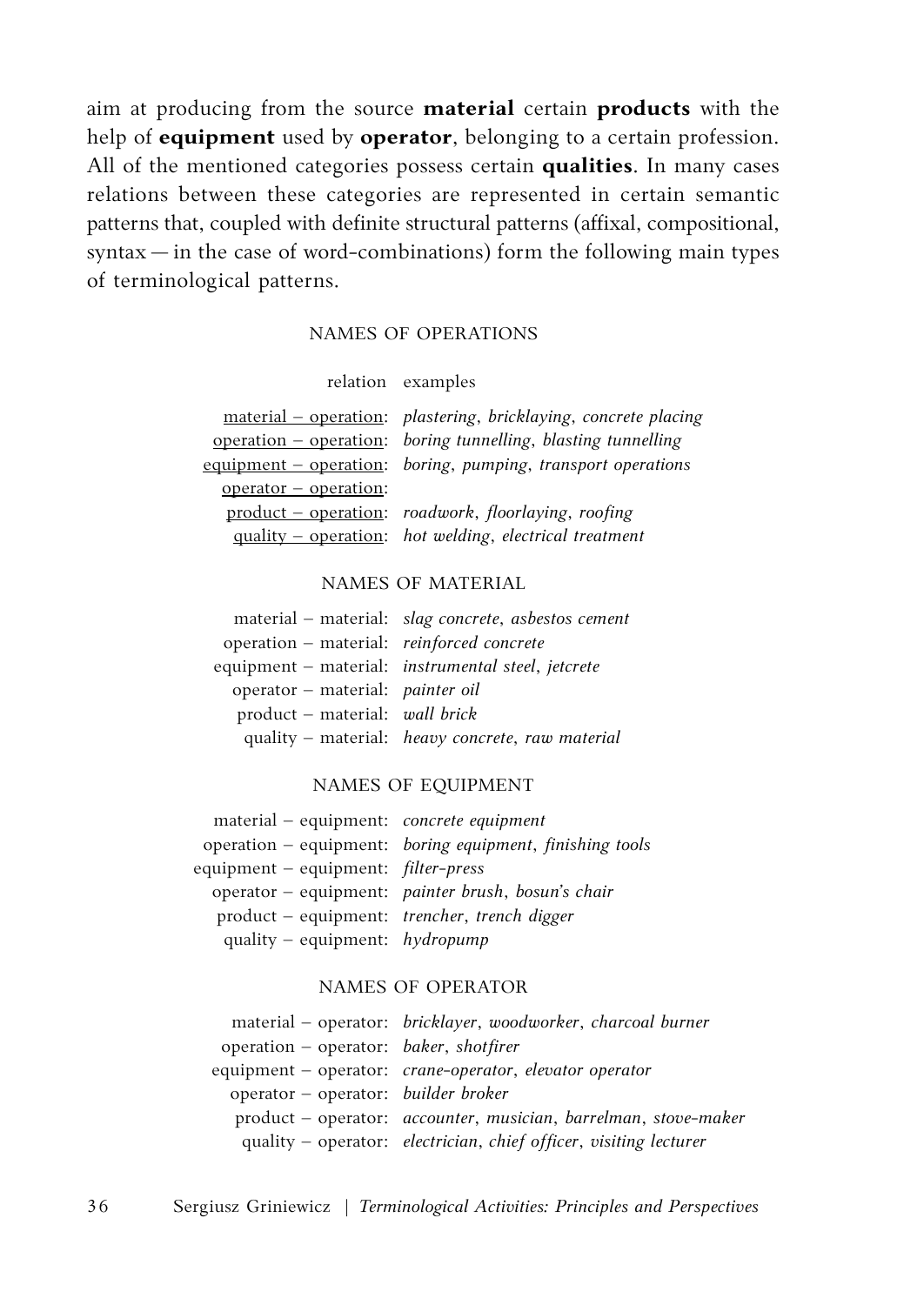#### Names of product

| material – product: <i>metal structures</i> |                                                   |
|---------------------------------------------|---------------------------------------------------|
|                                             | operation - product: boring well, crushed stone   |
| equipment – product: saw dust               |                                                   |
| operator - product:                         |                                                   |
| $product - product:$ <i>pile shell</i>      |                                                   |
|                                             | quality - product: pneumostructures, rigid frames |

#### Names of qualities

| $material - quality: water clarity$        |                                                     |
|--------------------------------------------|-----------------------------------------------------|
| operation – quality: <i>boring speed</i>   |                                                     |
| equipment – quality: <i>truck capacity</i> |                                                     |
| $operator - quality:$                      |                                                     |
|                                            | product - quality: prefabricability of construction |
| quality – quality: <i>true porosity</i>    |                                                     |

Apart from these patterns the form of term may represent relations whole–part — *wall block*, *car tyre*, quality — *natural process*, *chemical weathering.*

The attitude towards *borrowing* as means of terminological nomination should be based on realising that the majority of cases involve transfer of lexical forms, so borrowing should be viewed as a source of material forms. If we compare borrowing with other means of term formation: using the already existing forms to carry new meanings, derivation, producing word combinations – we may see that borrowing has certain merits. Endorsing the existing words with new meanings results in homonymy, which may be inconvenient in terminology. Derivation is limited by the fact that it is impossible to form derivatives from some terms. Producing terminological word-combinations always results in increasing length of terms and leads towards transformation of terms into descriptions. Borrowings are devoid of these drawbacks. They are devoid of connotations that may arise in transfer of meanings of the common words. Their merit is the easiness of making new forms which is important nowadays, when the rapid development of science and technology generates the constantly increasing demand for new lexical forms to denote new concepts. This is confirmed by appearance in many languages of etymological doublets as a result of borrowing one and the same lexical unit via different mediator languages and receiving different forms owing to inevitable distortion of the same word in different languages. Thus in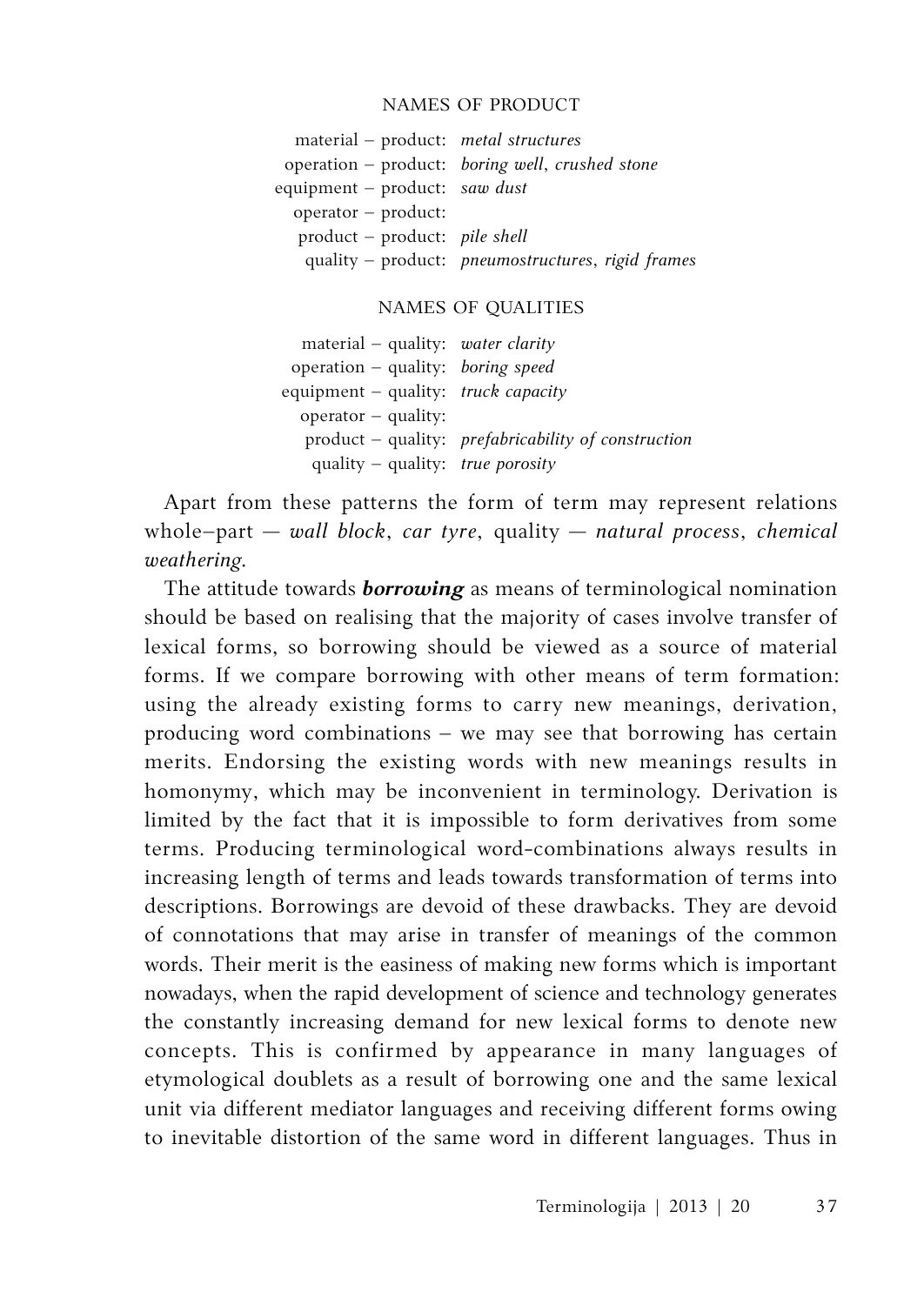Russian appeared pairs of terms like *асбест* (asbestos) – *известь* (lime), *шторм* (storm) – *штурм* (assault), *реестр* (list) – *регистр* (sound range), *кристалл* (crystal) – *хрусталь* (cut-glass), etc. In such cases different forms of etymologically the same borrowed word are regarded as independent terms. This is also true for borrowing different grammatical forms of the same word: *кекс* (cake) – *кек* (dry sludge), *кювет* (ditch) – *кювета* (cuvette in photography).

The existing need for lexical forms and expediency of borrowing is also confirmed by appearance of common fund of special lexemes (international terminology) as a result of borrowing into many languages from the same source language. For example, in architecture the Arabic term *alcove* was borrowed into many languages En. *alcove*, Fr. *alcove*, Rom. *alcove*, Sp. *alcoba*, De. *alkoven*, Hung. *alkov*, Cz. *alkovna*, Pl. *alkowa*, S-Cr. *alkov*, Bul. *алков,* Ru. *альков*, Mon. *альков.* Another term — *amphitheatre* was borrowed from old Greek taking forms *amfiteatr* in Czech, *amphitheatre* in French, *Amphiteater* in German, *amfiteatrum* in Hungarian, *amfiteatras* in Lithuanian, *amfiteatr* in Polish, *amfiteatru* in Romanian, *amfiteatar* in Serbo-Croatian, *anfiteatro* in Spanish, *амфитеатар* in Bulgarian, *амфитеатр* in Mongolian, *амфитеатр* in Russian.

At the same time borrowing results in unmotivated terms, devoid of semantic transparency and lacking systematicity (apart from borrowing the whole systems of terms).

When we are dealing with optimising of terminological forms, we are trying to change inconvenient forms and to choose the optimal forms in accordance with requirements towards ideal term listed in (Grinev-Griniewicz 2011: 33–35). Optimisation is an art because some requirements are in contradiction, e.g. motivation and international character, brevity and exactness of meaning and that makes the choice of optimal forms difficult.

There are various situations when we may change the form of term relatively easily. It happens when we have synonyms with better form; when the progress of science and change in the concept requires change in the existing form or introduction of a new form; when a new concept appears; when searching for equivalent to the foreign term in the process of translation.

When using semantic means in some cases the problem of polysemy may be solved by using the existing variants of the term, for example *classifying* (action) – *classification* (result), *defining* (process) – *definition* (result).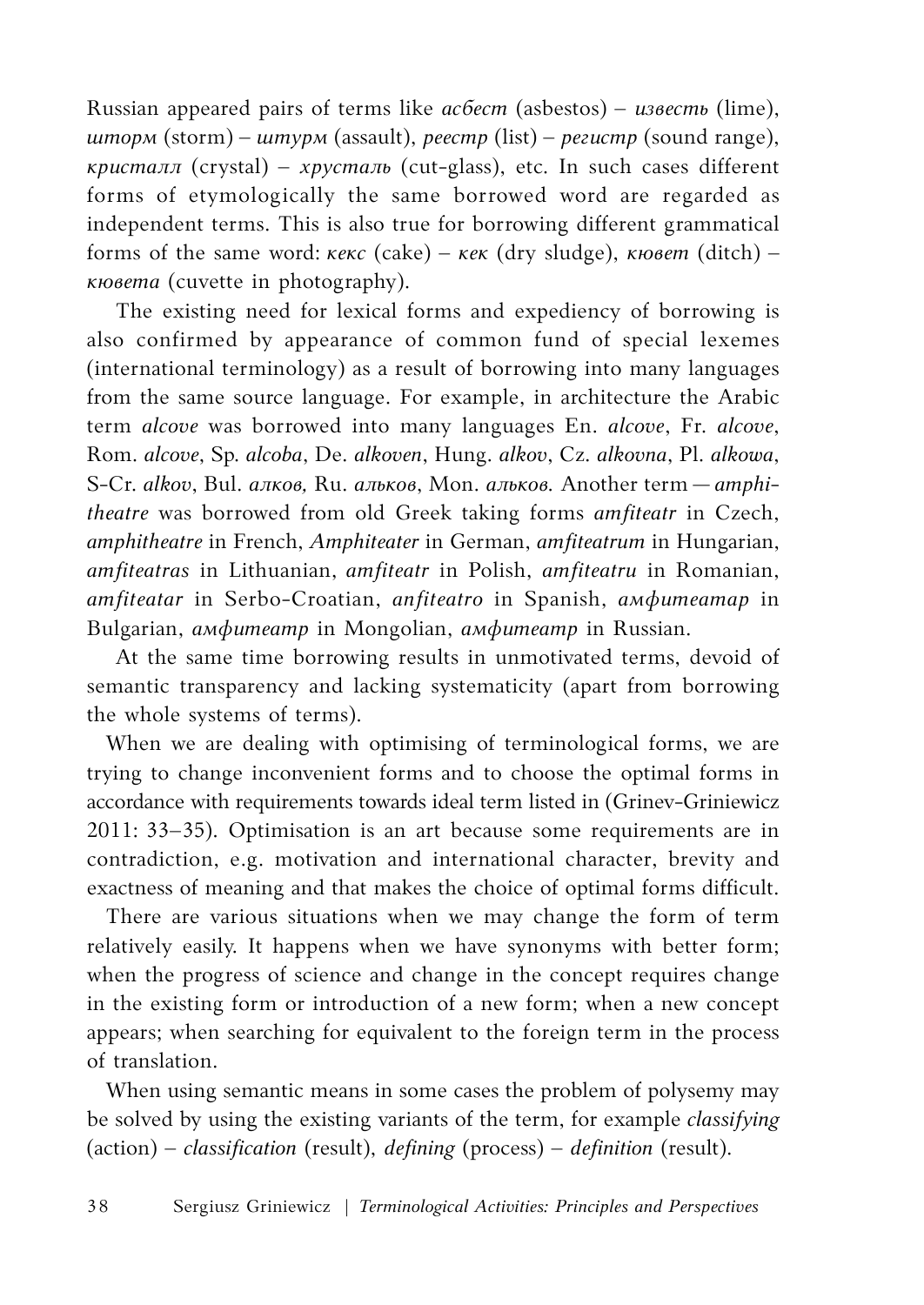When long word-combinations appearing as the result of applying syntax means of nomination are frequently used they are often shortened, e.g. *air cooling equipment – air cooler*, *cable car railway – cable railway*, *cable pulling tools – cable tools*.

**Analyzing peculiarities of formation and development of terminologies** facilitates the choice of ways of producing new terms. In medicine, as the result of typological research it was found that there are three types of terminologies. The first one is used in various branches of surgery (general, abdominal, neurosurgery, cardiovascular, traumatology, etc.) and is characterised by using precise, Latinised, usually compound international forms. Terminology used in hygiene (general, communal, personal, professional) is close to common vocabulary, imprecise and has national character. Terminology of branches of clinical medicine uses both types of terms with a slight predominance of the first type.

Establishing the optimal principles of designing, elaborating and perfecting various types of **dictionaries** is thoroughly discussed in (Гринев-Гриневич 2007). Suffice it to say that on the basis of experience in compiling at the same time several types of dictionaries and comparison of more than 300 defining and translating terminological dictionaries an optimal procedure was elaborated for compiling a dictionary of a good quality on the basis of the preliminary chosen scope (general, branch, specialized), purpose (defining, translating, normalizing, educational) and number of languages to be covered (monolingual, bilingual, poly-lingual).

Registration of the normalised term system used in **implementing normalised terminology** may take various forms:

- standardising (the strictest form used for technical terminologies);
- recommending (the less demanding form used by the Committee for Scientific and technical terminology of the USSR Academy of Sciences for scientific terms);
- indirect ways of normalising terminology usage in information systems.

Experience gained in the last years added a new form which was found to be the most effective — preparing new manuals based on the normalised/ elaborated terminological systems. It was found that usage of this form of introducing term systems, though not explicitly restrictive, has even more compulsive character than standards, because such manuals leave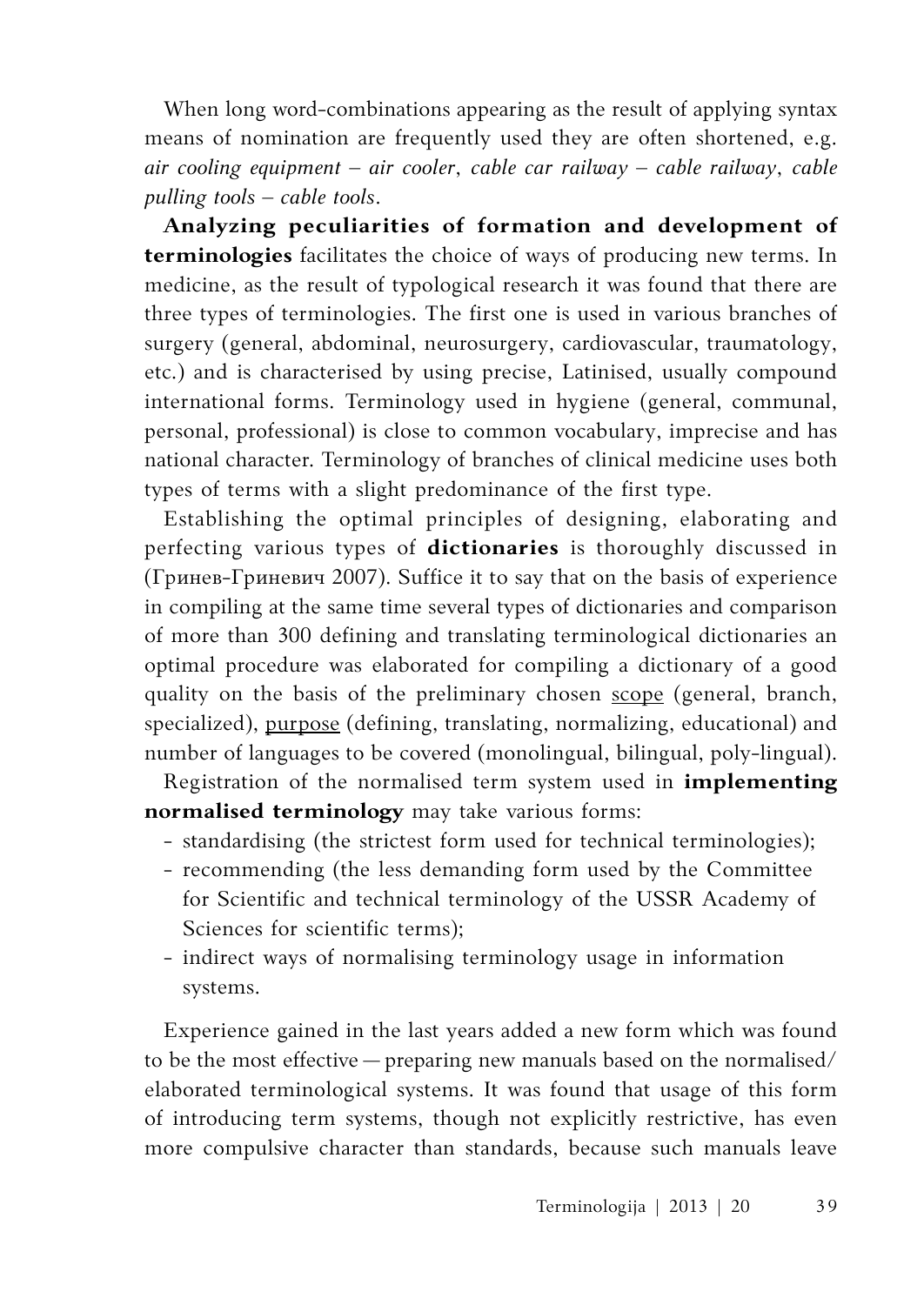no place for other names of concepts — the future specialists absorb the ordered system of terms together with the ordered system of concepts. There are reasons to believe that the same approach should be used in preparing new official decrees and normative documents as well.

The work on **elaborating effective means of terminological editing** was started by a group of authors (Квитко, Лейчик, Кабанцев 1986). At the same time a guide was prepared by VNIIKI for organizing and carrying out terminological expertise. In our opinion the majority of the state documents, beginning with the constitution and legal codes (which essentially are collections of concepts and their definitions) should pass such expertise.

**Establishing effective methods of terminology training** should presuppose various types of such activities. We may differentiate at least three types of such training:

- preparing specialists in terminology theory and methods, which starts with special courses for linguists and all interested in participating in terminological work and is followed by preparing PhD and Dr.Sc. dissertations;
- courses of introduction in speciality based on presenting subject as a system of concepts and terms. There is already some experience and manuals of this type in Russia (see Помпеев 1976);
- familiarising courses for linguists (first of all translators) as part of LSP. Such courses were organised in the USSR in the 1970s by the Institute for Advanced Training of Information Specialists (ИПКИР);
- basic courses of terminological techniques for specialists engaged in terminological work (in many cases increases in terms of work and low-quality projects are the results of absence of terminological competence of executors).

**Investigating various semiotic denotations of concepts** presupposes research in general and applied semiotics (Гринев 2000; Гринев-Гриневич, Сорокина 2012) as well as analysis in the area of intersection of semiotics and terminology science (Grinev 1997; Picht 2009, 2011).

**Investigating the role of terminologies in cognition** should be founded on taking account of the fact that cognition is the mental process of acquiring knowledge and understanding through thought, experience, and the senses that starts with emergence of human species and is peculiar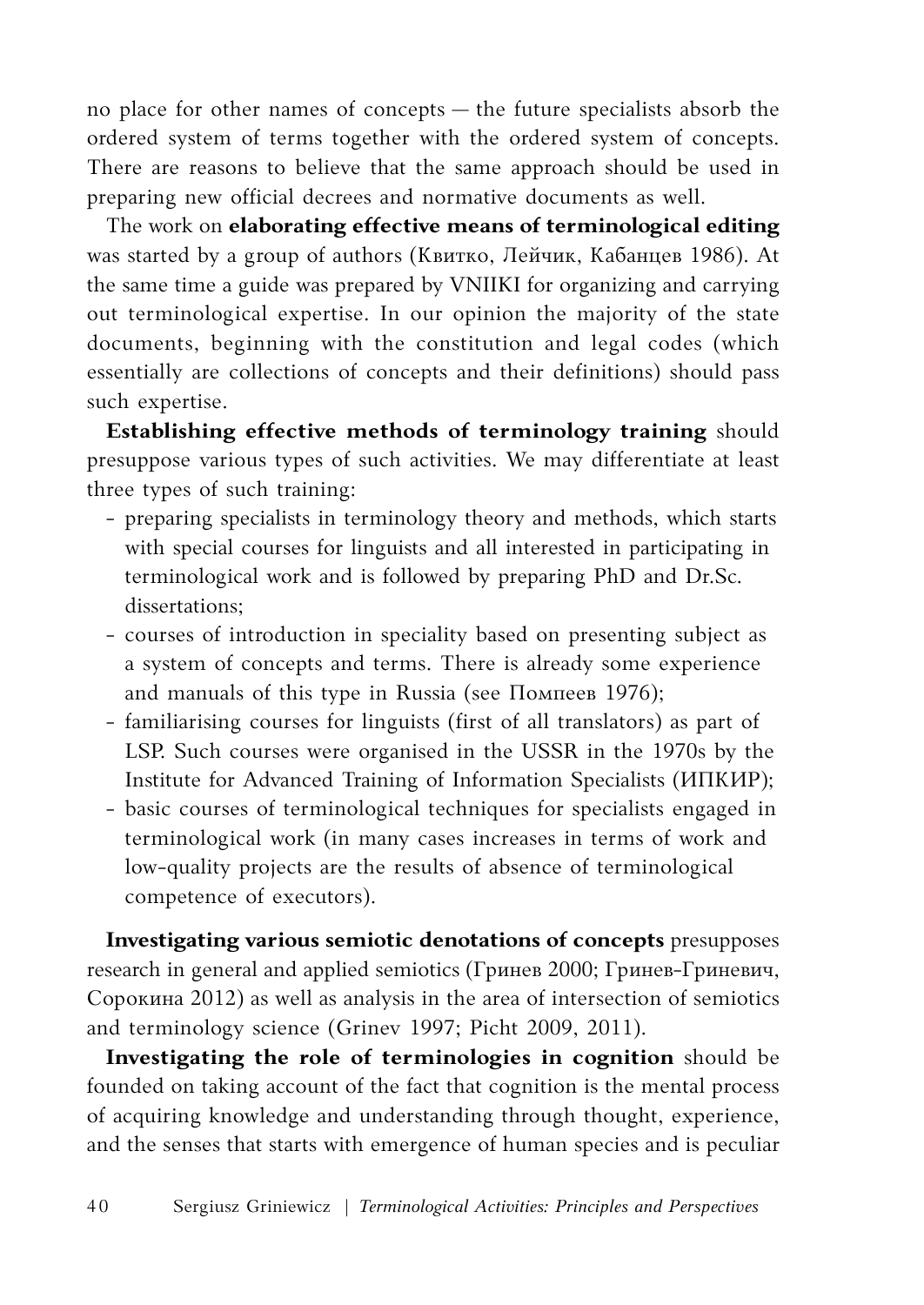to human beings. Defining cognition as a process determines the need for diachronic approach in its analysis. Terminological diachronic studies that resulted in forming, first (in 2000) of historical terminology science and then in 2004 — of anthropolinguistics revealed that, alongside with the stage development of reasoning there is the stage development of language perception and attitudes towards language, beginning with ignorance of the existence of language in early Cro-Magnon man, then ascription to language magical powers in primitive reasoning of prescientific epoch and primitive cultures, then descriptive approach to cope with the drastic growth of vocabulary in proto-scientific period and attempts at language perfection and elimination of the most evident drawbacks in special vocabularies. The next, intervening period affords an opportunity to turn to the conscious, meticulous, planned regulation of the improvable part of language — namely special vocabulary. This should be based on a number of principles.

**Elaborating main principles of organisation of national terminological activities and terminology planning** becomes a must for minor languages in the era of globalisation. The Russian efforts in this direction in 1970s–1990s resulted in a number of activities:

- estimation of the main directions and coverage of theoretical research, which was conducted in the 1980s–1990s and resulted in survey of dissertations (Grinev 1993), bibliography of terminological publications (Татаринов 1998) and bibliography of successfully defended dissertations of terminological character (Гринев-Гриневич et al. 2006);
- bibliographies of the acting terminological standards, prepared in the 1980s–1990s at VNIIKI;
- bank of standardised terminology (ROSTERM) at VNIIKI containing now more that 140,000 terminological entries;
- glossaries of the Russian terminology of terminology science (Гринев 1998; Татаринов 2006);
- introductory manuals in terminology science (Гринев 1993; Гринев-Гриневич 2008) and terminography (Гринев 1995; Гринев-Гриневич 2009) based on preliminary systematised concepts and terminology.

There are reasons to believe that the similar directions of activities (on a smaller scale), supplemented by conscious planning of national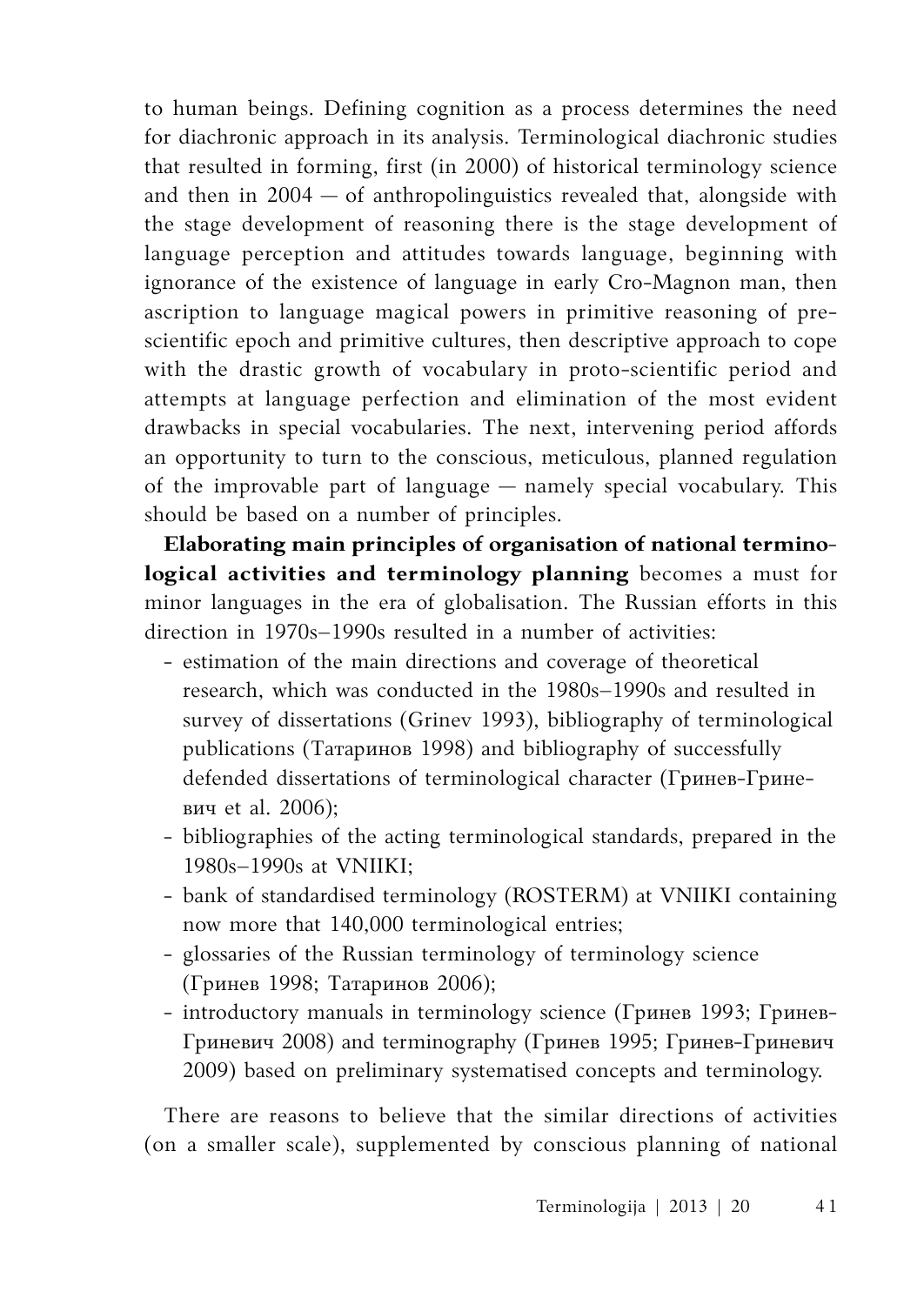terminology ordering, management and advancement mentioned in (Griniewicz 2010) should be useful for minor languages. If we take for example Lithuania, terminology policy should be determined on the basis of estimating the state of the present terminology, namely:

- organising a base of the existing terminological dictionaries;
- what has already been done in terminological research collecting terminological publications and assessing the existing problems;
- collecting standardised national terms in the form of terminological data bank;
- analysis of tendencies in forming of national terminologies based on historical studies and recent development;
- analysing historical tendencies in borrowing. In his impressive survey of the past of Lithuanian language Jonas Klimavičius commented on the bad influence of forced bilingualism (with Polish, Russian and English) in the history of Lithuania (Klimavičius 2008). Now Lithuania as an independent country may compare experiences of interaction with various languages and find out what national forms persisted and survived in competition with foreign lexical units, paying attention not only to negative but also to positive aspects of such interaction;
- estimating needs in ordering/developing terminology in various branches of knowledge.

Information collected may serve as basis for language policy actions, some of which are mentioned in *Guidelines for Terminology Policies* prepared by Infoterm (GTP), and which should include:

- preparing or choosing a suitable manual on terminology and terminography, organising courses on terminology science and LSP in higher education institutions;
- preparing instructions for specialists participating in terminological work;
- organising courses for specialists participating in terminological work;
- systematisation of Lithuanian vocabulary and preparing systematic dictionary, serving as the nucleus of national terminology;
- comparing various types of term-forming and designing patterns of special nomination for various branches of knowledge;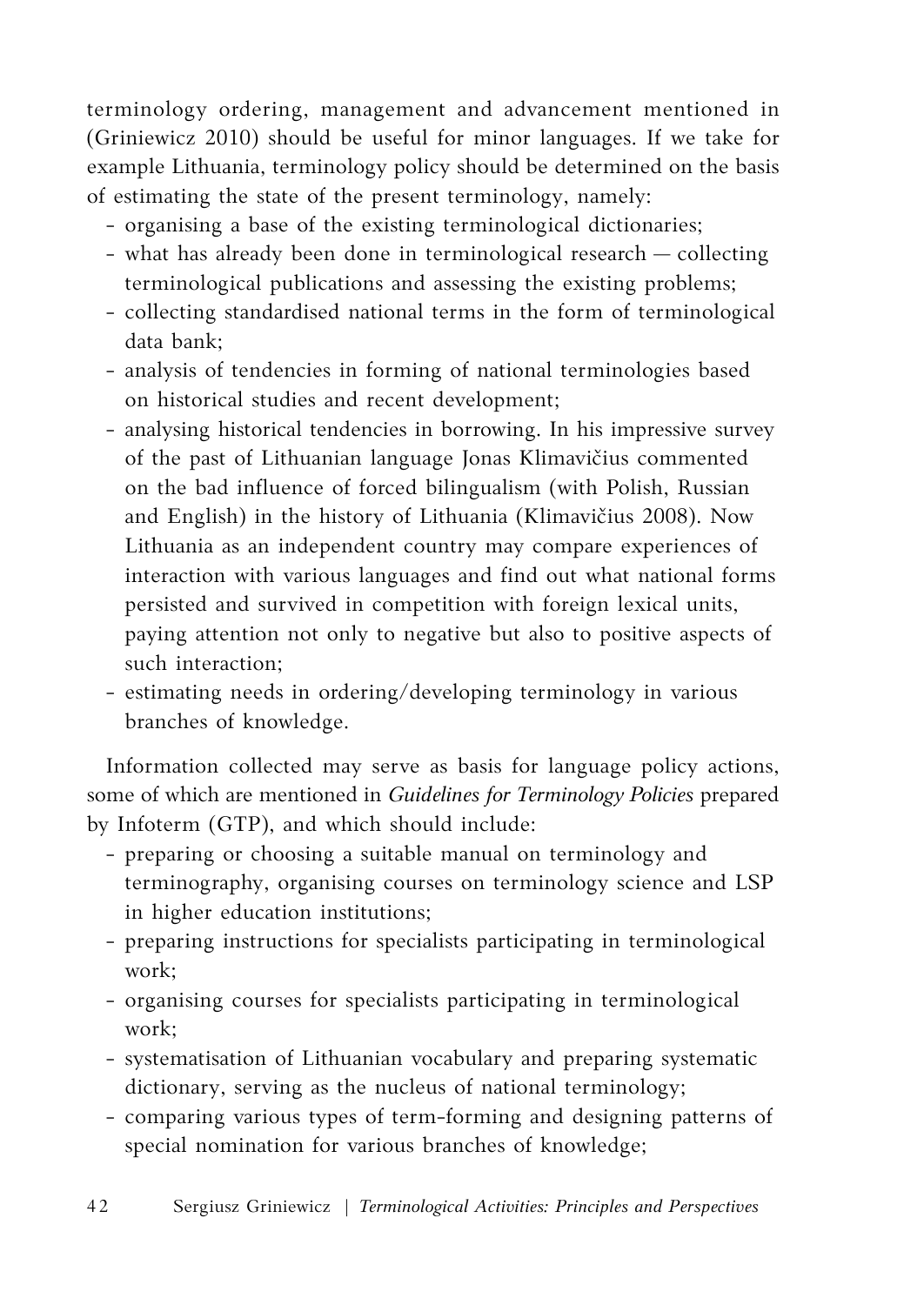- assessing possibilities of using the existing admirable information on dialectal lexical material in naming new concepts;
- defining borrowing policy establishing preferable types of borrowing (material borrowings, loan translations, mixed borrowings) for various branches of knowledge;
- working out principles of constructing technical nomens;
- investigating possibilities of controlling forms of pragmonyms.

These activities may be viewed as part of a complex programme of civilised language expansion, based on such an outstanding feature of Lithuanian language as its being one of the oldest living Indo-European languages retaining many archaic linguistic features also characteristic of Latin and Sanskrit. Perhaps appeal for funds to organs of the European Union responsible for cultural heritage would be proper. Other measures of promotion of Lithuanian may be:

- addressing all European universities where there are courses of general and comparative-historical linguistics with suggestions of organising courses in Lithuanian;
- preferential terms of employment in the country for native speakers of other languages who study and know Lithuanian;
- courses of Lithuanian free of charge;
- preparing teachers of Lithuanian for various countries.

# Conclusion

Survey of both theoretical and practical terminological activities in the former USSR and Russia for the last 50 years shows that intensive development of terminology theory in the 1980s–1990s resulted in formulating principles of various directions of terminology work that took shape at that time. Some of these principles may be successfully applied in terminology policy and planning for minor languages.

#### **SOURCES**

BS 2780:1972 *Glossary of leather terms*, London: British Standards Institution.

- GTP *Guidelines for Terminology Policies. Formulating and implementing terminology policy in language communities* (CI-2005/WS/4). Prepared by Infoterm, Paris: UNESCO, 2005.
- ISO 1087-1:2000 *Terminology work Vocabulary.* Part 1. *Theory and application*.
- ISO 704 *Terminology work: Principles and methods*
- ISO WD 1087-1.5:94 *Terminology work Vocabulary.* Part 1.

BS 4118:1967 *Glossary of sanitation terms*, London: British Standards Institution.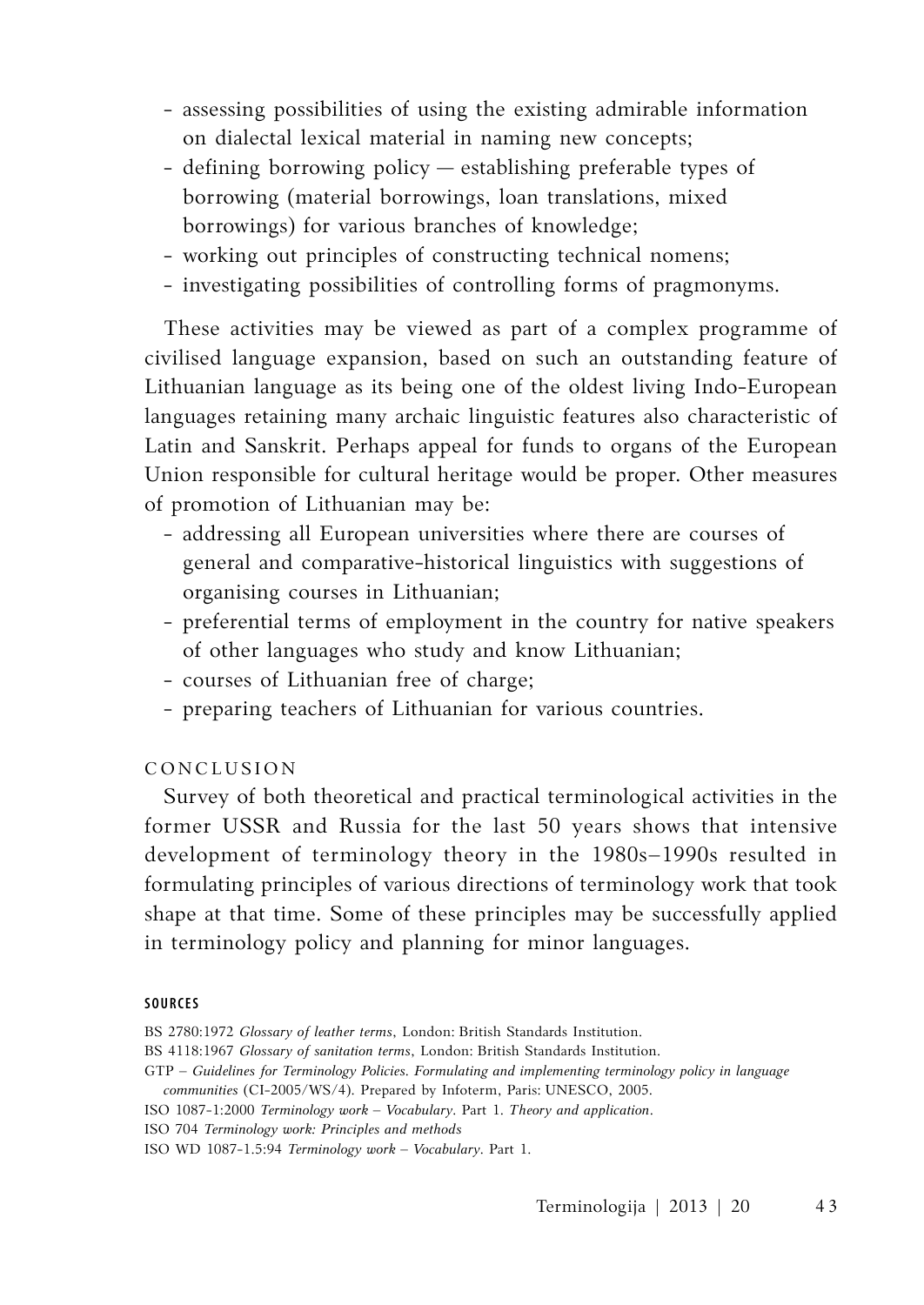#### **REFERENCES**

Akhmanova O., Agapova G. (eds.) 1974: *Terminology: Theory and Method*, Moscow.

- Akhmanova O. 1977: *Linguistic Terminology*, Moscow.
- Grinev S V. 1992: Description of Terminology: a Parametrical Approach. *IITF Journal* 3(1), 41–46.
- Grinev S. V. 1993: Terminological Research in the Former USSR. *Knowledge Organization* 20(3), 150–159.
- Grinev S. V. 1996: Terminology and Nomenclature in Russian Terminology Science. *Terminologie und Nomenclature*, Lang, 25–42.
- Grinev S. V. 1997: Some Semiotic Aspects of Terminology Science*. Proceedings of the 11th European Symposium on LSP*, Copenhagen, August 1997, 300–307.
- Grinev-Griniewicz S. 2011: Terminological methods in the history of terminology science. *Terminologija* 18,  $27-42$
- Griniewicz S. 2010: Terminology and language policy (towards establishing rudiments of linguopolitology). *Terminologija* 17, 16–20.
- Klimavičius J. 2008: Lietuvių kalba ir visuomenė: bendrasis ir terminologinis aspektai (The Lithuanian Language and Society: General and Terminological Aspects). – *Terminologija* 15, 56–104.
- Picht H. 2009: The Seven Pillars of Terminology. – *Terminologija* 16, 8–22.
- Picht H. 2011: The Science of Terminology: History and Evolution. *Terminologija* 18, 6–26.
- Авербух К. Я. 2004: *Общая теория термина*, Иваново.
- Алексеева О. Б. 1994: *Когнитивные аспекты диахронического исследования терминологии строительных материалов*. Дисс. … канд. филол. наук, Москва.
- Алесенко Т. А. 2000: *Особенности формирования современных межотраслевых терминологий (на материале сопоставительного анализа терминологии воды в английском и русском языках)*, Москва.
- Анюшкин Е. С. 1978: Преимущества и недостатки двуязычных переводных научно-технических словарей. – *Проблемы общей и терминологической лексикографии*, Баку, 7–9.
- Анюшкин Е. С., Анюшкина Г. К. 1980: О некоторых типичных недостатках в содержании и оформлении переводных научно-технических словарей. – *Лингвистические аспекты терминологии*, Воронеж, 90–98.
- Борнхвальд О. В. 2000: *Историческое терминоведение русского языка*, Красноярск.
- Володина М. Н. 1997: *Теория терминологической номинации*, Москва.
- Гак В. Г., Лейчик В. М. 1981: Субституция терминов в синтагматическом аспекте. *Терминология и культура речи*, Москва, 47–57.
- Герд А. С. 1968: *Проблемы формирования научной терминологии*. Автореф. дис. ... докт. фил. наук, Ленинград.
- Герд А. С. 1971: Проблемы становления и унификации научной терминологии. *Вопросы языкознания* 1, 14–22.
- Герд А. С. 1986: *Основы научно-технической лексикографии*, Ленинград.
- Головин Б. Н. 1968: Термин и слово. *Термин и слово*, Горький, 3–12.
- Головин Б. Н. 1981: Типы терминосистем и основания их различения. *Термин и слово*, Горький, 3–10.
- Головин Б. Н., Кобрин Р. Ю. 1987: *Лингвистические основы учения о терминах*, Горький.
- Гринев С. В. 1968: *Введение в терминологическую лексикографию*. Учебное пособие, Москва.
- Гринев С. В. 1993: *Введение в терминоведение*, Москва.
- Гринев С. В. 1995: *Введение в терминографию*, Москва.
- Гринев С. В. 1998: *Исторический систематизированный словарь терминов терминоведения*. Учебное пособие, Москва.
- Гринев С. В. 2000: *Основы семиотики*, Москва.
- Гринев-Гриневич 2007: О принципах создания терминологических словарей. *Terminologija* 14, 20–36.
- Гринев-Гриневич С. В. 2008: *Терминоведение*. Учеб. пособие для студ. высш. учеб. заведений, Москва.
- Гринев-Гриневич С. В. 2009: *Введение в терминографию: Как просто и легко составить словарь*. Учебное пособие. Изд. 3-е, доп., Москва.
- Гринев-Гриневич С. В., Гринева В. П., Минкова Л. П., Скопюк Т. Г. 2006: *Указатель терминологических диссертаций*. Справочное пособие, Белосток–Москва.
- Гринев-Гриневич С. В., Сорокина Э. А. 2012: *Основы семиотики*. Учебное пособие, Москва.
- Даниленко В. П. 1971: Лексико-семантические и грамматические особенности слов-терминов. *Исследования по русской терминологии*, Москва, 5–67.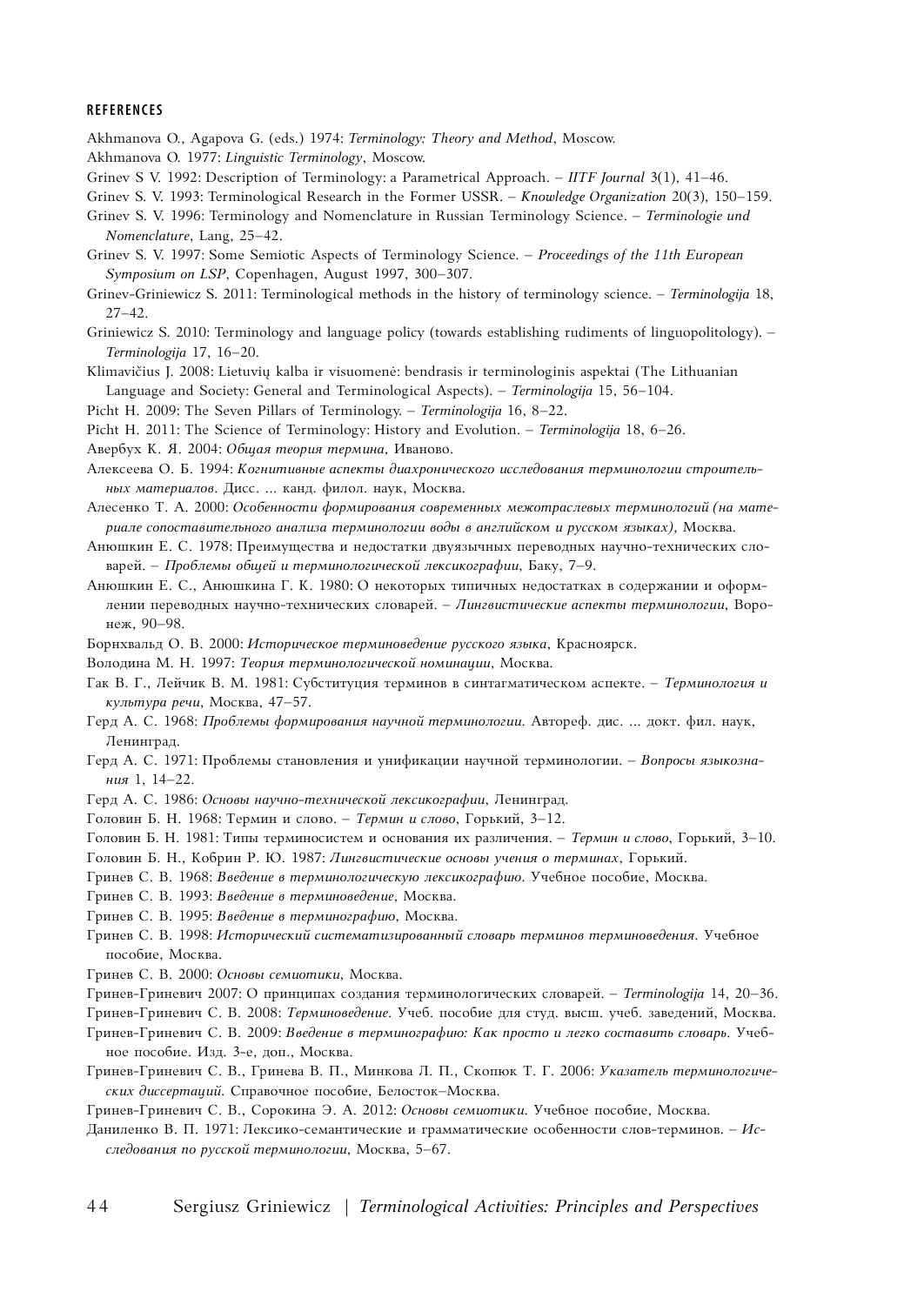Даниленко В. П. 1977: *Русская терминология. Опыт лингвистического описания*, Москва.

- Даниленко В. П., Скворцов Л. И. 1982: Нормативные основы унификации терминологии. *Культура речи в технической документации*, Москва, 5–35.
- Дианова Г. А. 1995: *Язык алхимии: становление языка английской химической литературы 15–18 вв*., Москва.
- Дианова Г. А. 2000: *Термин и понятие: проблемы эволюции (к основам исторического терминоведения)*, Москва.
- Иванов С. З. 1967: *Терминология сахарного производства*, Москва.
- Казарина С. Г. 1998: *Типологические характеристики отраслевых терминологий*, Краснодар.
- Канделаки Т. Л. 1977: *Семантика и мотивированность терминов*, Москва.
- Квитко И. С., Лейчик В. М., Кабанцев Г. Г. 1986: *Терминоведческие проблемы редактирования*, Львов.
- Клепальченко И. А. 1999: *Сопоставительный анализ лексики семантической группы «Лестницы и элементы лестничных конструкций» (на материале английского и русского языков)*. Автореф. дис. … канд. филол. наук, Москва.
- Кобрин Р. Ю. 1979: О принципах терминологической работы при создании тезаурусов для информационно-поисковых систем. – *Научно-техническая информация* 2(6), 1–9.
- Кобрин Р. Ю., Пекарская Л. А. 1977: Лингвостатистический анализ употребления терминов нормативных словарей и ГОСТов в реальных научно-технических текстах. – *Языковая норма и статистика*, Москва, 265–279.
- Кутина Л. Л. 1964: *Формирование языка русской науки: терминология математики, астрономии, географии в первой трети XVIII века*, Москва–Ленинград.
- Кутина Л. Л. 1966: *Формирование терминологии физики в России*, Москва–Ленинград.
- Кутина Л. Л. 1970: Языковые процессы, возникающие при становлении научных терминологических систем. – *Лингвистические проблемы научно-технической терминологии*, Москва, 82–94.
- Лейчик В. М. 1988: Основные положения сопоставительного терминоведения. *Отраслевая терминология и ее структурно-типологическое описание*, Воронеж, 3–10.
- Лейчик В. М. 1989: *Предмет, методы и структура терминоведения*. Автореф. дис. ... докт. филол. наук, Москва.
- Марчук Ю. Н. 1992: *Основы терминографии*, Москва.
- Миронова Е. Е. 2002: *Проблемы эволюции архитектурной терминологии (на примере английской лексики поля «Окна и двери»)*. Дис. … канд. филол. наук, Москва.
- Помпеев Ю. А. 1976: *Основы строительной специальности*, Ленинград.
- Сложеникина Ю. В. 2005: *Термин: семантическое, формальное, функциональное варьирование*, Самара.
- Сорокалетов Ф. П. 1970: *История военной лексики в русском языке 11–17 в*., Ленинград.
- Суперанская А. В., Подольская Н. В., Васильева Н. В. 1989: *Общая терминология: Вопросы теории*, Москва.
- Суперанская А. В., Подольская Н. В., Васильева Н. В. 1993: *Общая терминология: Терминологическая деятельность*, Москва.
- Татаринов В. А. 1996–2004: *Теория терминоведения.* В 3 т., Москва.
- Татаринов В. А. 1998: *Терминоведение*. Указатель работ, опубликованных отечественными терминологами в 20 веке, Москва.
- Татаринов В. А. 2006: *Общее терминоведение.* Энциклопедический словарь, Москва.
- Ткачева Л. Б. 1987а: *Актуальные вопросы терминологии в социолингвистическом освещении*. Автореф. дис. ... доктора фил. наук, Ленинград.
- Ткачева Л. Б. 1987б: *Основные закономерности английской терминологии*, Томск.
- Фельде О. В. (Борнхвальд) 2001: *Историческое терминоведение в теории и практике*, Красноярск.
- Филиппова Е. В. 1996: *Эволюция английской онкологической терминологии*. Автореф. дисс. … канд. филол. наук, Москва.
- Хижняк С. П. 1997а: *Англо-американская и русская терминология права: Социолингвистический аспект возникновения и развития*, Саратов.
- Хижняк С. П. 1997б: *Юридическая терминология: формирование и состав*, Саратов.
- Циткина Ф. А. 1987: Сопоставительное терминоведение: теоретические вопросы и приложения. *Вопросы языкознания* 4, 114–124.
- Циткина Ф. А. 1988: *Терминология и перевод (к основам сопоставительного терминоведения)*, Львов.
- Шелов С. Д. 1985: Об одном классе научно-технической лексики (три подхода к выделению номенклатурных наименований). – *Научно-техническая терминология* 2(3), 1–7.